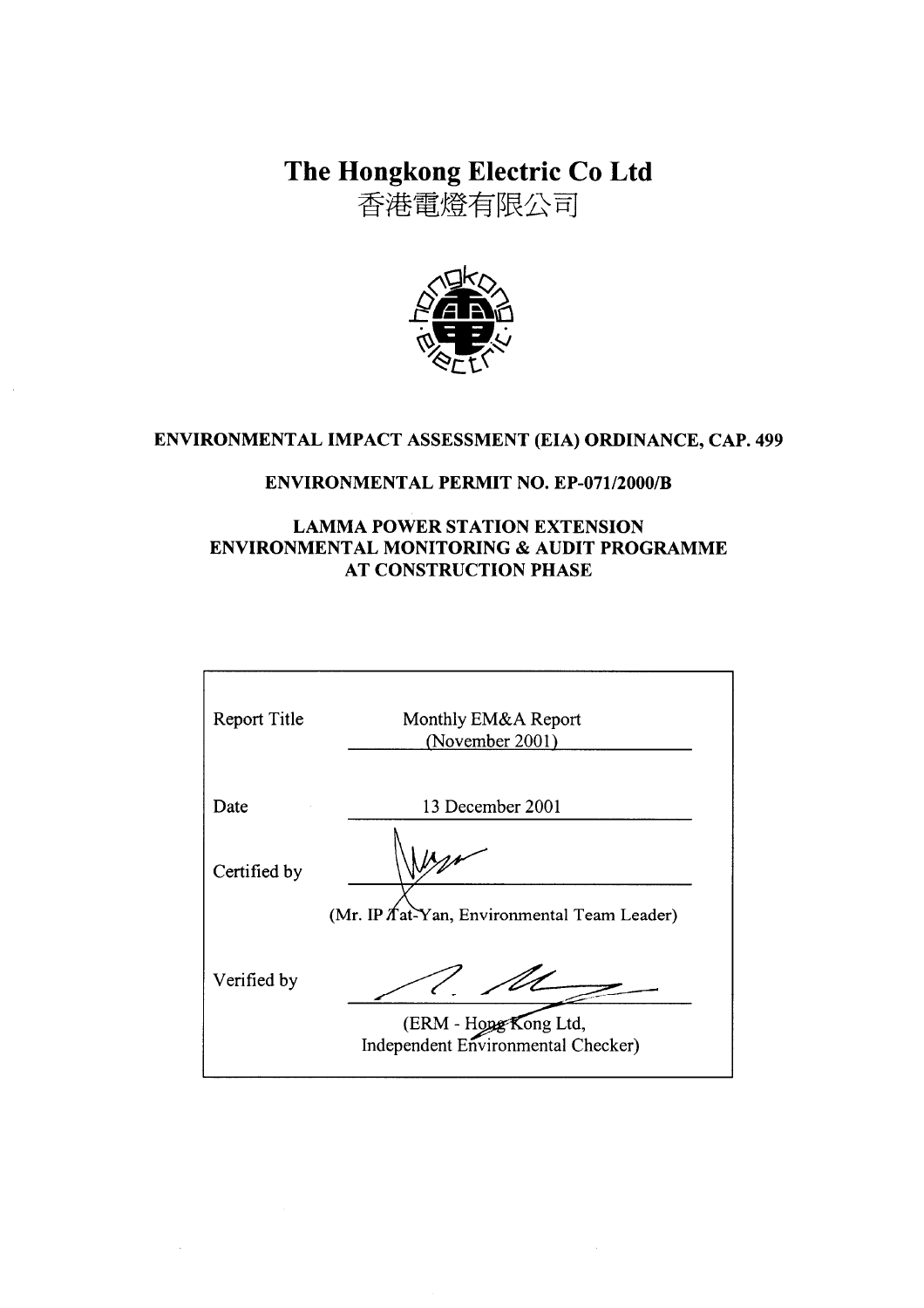## **TABLE OF CONTENT**

# **EXECUTIVE SUMMARY**

| 1.         |                                                                                                                         | 1              |
|------------|-------------------------------------------------------------------------------------------------------------------------|----------------|
| 1.1        | Background                                                                                                              | $\mathbf{1}$   |
| 1.2        | Project Organisation                                                                                                    | $\mathbf{1}$   |
| 1.3        | Construction Works undertaken during the Reporting Month                                                                | $\overline{c}$ |
| 1.4        | Summary of EM&A Requirements                                                                                            | $\overline{3}$ |
| 2.         |                                                                                                                         | 6              |
| 2.1        | <b>Monitoring Requirements</b>                                                                                          | 6              |
| 2.2        | <b>Monitoring Locations</b>                                                                                             | 6              |
| 2.3        | Monitoring Equipment                                                                                                    | 6              |
| 2.4        | Monitoring Parameters, Frequency and Duration                                                                           | $\overline{7}$ |
| 2.5        | Monitoring Procedures and Calibration Details                                                                           | 8              |
| 2.6        | <b>Results and Observations</b>                                                                                         | 9              |
| 3.         |                                                                                                                         | <b>11</b>      |
| 3.1        | <b>Monitoring Requirements</b>                                                                                          | 11             |
| 3.2        | <b>Monitoring Locations</b>                                                                                             | 11             |
| 3.3        | Monitoring Equipment                                                                                                    | 11             |
| 3.4        | Monitoring Parameters, Frequency and Duration                                                                           | 12             |
| 3.5        | Monitoring Procedures and Calibration Details                                                                           | 12             |
| 3.6        | <b>Results and Observations</b>                                                                                         | 13             |
| 4.         |                                                                                                                         | .15            |
| 4.1        | <b>Monitoring Requirements</b>                                                                                          | 15             |
| 4.2        | <b>Monitoring Locations</b>                                                                                             | 15             |
| 4.3        | <b>Monitoring Equipment</b>                                                                                             | 16             |
| 4.4        | Monitoring Parameters, Frequency and Duration                                                                           | 16             |
| 4.5        | Monitoring Procedures and Calibration Details                                                                           | 17             |
| 4.6        | <b>Results and Observations</b>                                                                                         | 20             |
| 5.         |                                                                                                                         | 25             |
| 5.1        | Review of Environmental Monitoring Procedures                                                                           | 25             |
| 5.2        | <b>Assessment of Environmental Monitoring Results</b>                                                                   | 25             |
| 5.3        | <b>Site Environmental Audit</b>                                                                                         | 26             |
| 5.4        | <b>Status of Environmental Licensing and Permitting</b>                                                                 | 26             |
| 5.5<br>5.6 | <b>Implementation Status of Environmental Mitigation Measures</b><br><b>Implementation Status of Action/Limit Plans</b> | 28<br>28       |
| 5.7        | <b>Implementation Status of Environmental Complaint Handling Procedures</b>                                             | 28             |
| 6.         |                                                                                                                         | 29             |
| 6.1        |                                                                                                                         |                |
| 6.2        | <b>Status of Natural Gas supply</b><br>Key Issues for the Coming Month                                                  | 29<br>29       |
| 6.3        | Monitoring Schedules for the Next 3 Months                                                                              | 29             |
| 6.4        | Construction Program for the Next 3 Months                                                                              | 29             |
| 7.         |                                                                                                                         | .30            |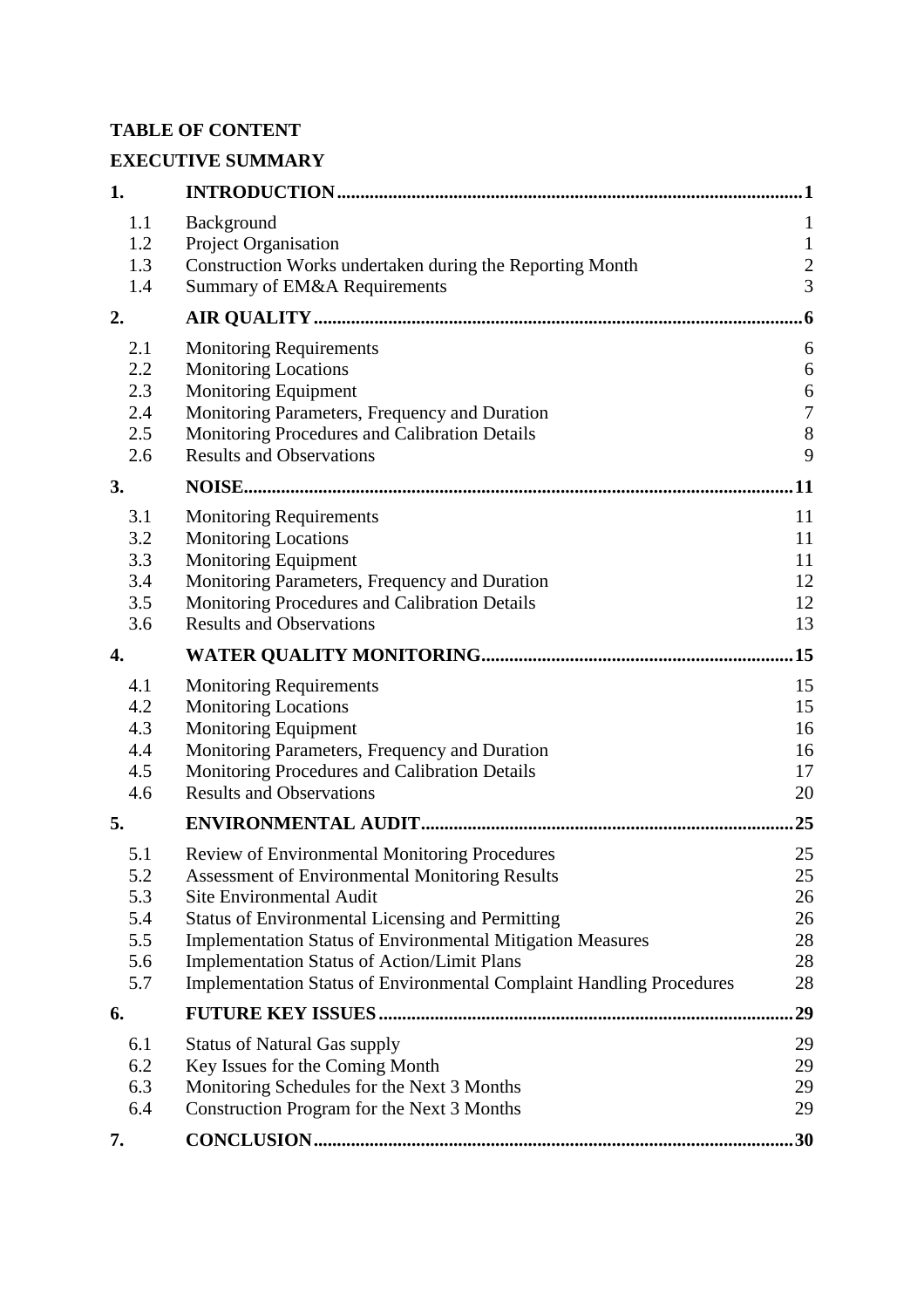### **LIST OF TABLES**

- Table 1.1 Construction Activities and Their Corresponding Environmental Mitigation **Measures**
- Table 2.1 Air Quality Monitoring Locations
- Table 2.2 Air Quality Monitoring Equipment
- Table 2.3 Air Quality Monitoring Parameter, Duration and Frequency
- Table 3.1 Noise Monitoring Locations
- Table 3.2 Noise Monitoring Equipment
- Table 3.3 Noise Monitoring Duration and Parameter
- Table 4.1 Water Quality Monitoring Locations
- Table 4.2 Water Quality Monitoring Equipment
- Table 4.3 Water Quality Monitoring Parameters and Frequency
- Table 4.4 Laboratory Analysis Methodologies of Marine Water Samples
- Table 5.1 Summary of AL Level Exceedances on Monitoring Parameters
- Table 5.2 Estimated Amounts of Waste Generated in November 2001
- Table 5.3 Summary of Environmental Licensing and Permit Status
- Table 5.4 Environmental Complaints / Enquiries Received In November 2001
- Table 5.5 Outstanding Environmental Complaints / Enquiries Received Before

### **LIST OF FIGURES**

- Figure 1.1 Layout of Work Site
- Figure 1.2 Location of Dumping Area (from 29<sup>th</sup> October 2001)
- Figure 2.1 Location of Air Quality Monitoring Stations
- Figure 3.1 Location of Noise Monitoring Stations
- Figure 4.1 Location of Water Quality Monitoring Stations

### **APPENDICES**

- Appendix A Organization Chart
- Appendix B Amount of Dredged and Dumped Marine Sediment
- Appendix C Action and Limit Levels for Air Quality, Noise, Water quality Monitoring
- Appendix D Environmental Monitoring Schedule
- Appendix E Air Quality Monitoring Results for November 2001
- Appendix F Noise Monitoring Results for November 2001
- Appendix G Water Quality Monitoring Results for November 2001
- Appendix H The QA/QC Procedures and Results
- Appendix I Event/Action Plans
- Appendix J Site Audit Summary
- Appendix K Summary of EMIS
- Appendix L Tentative Construction Programme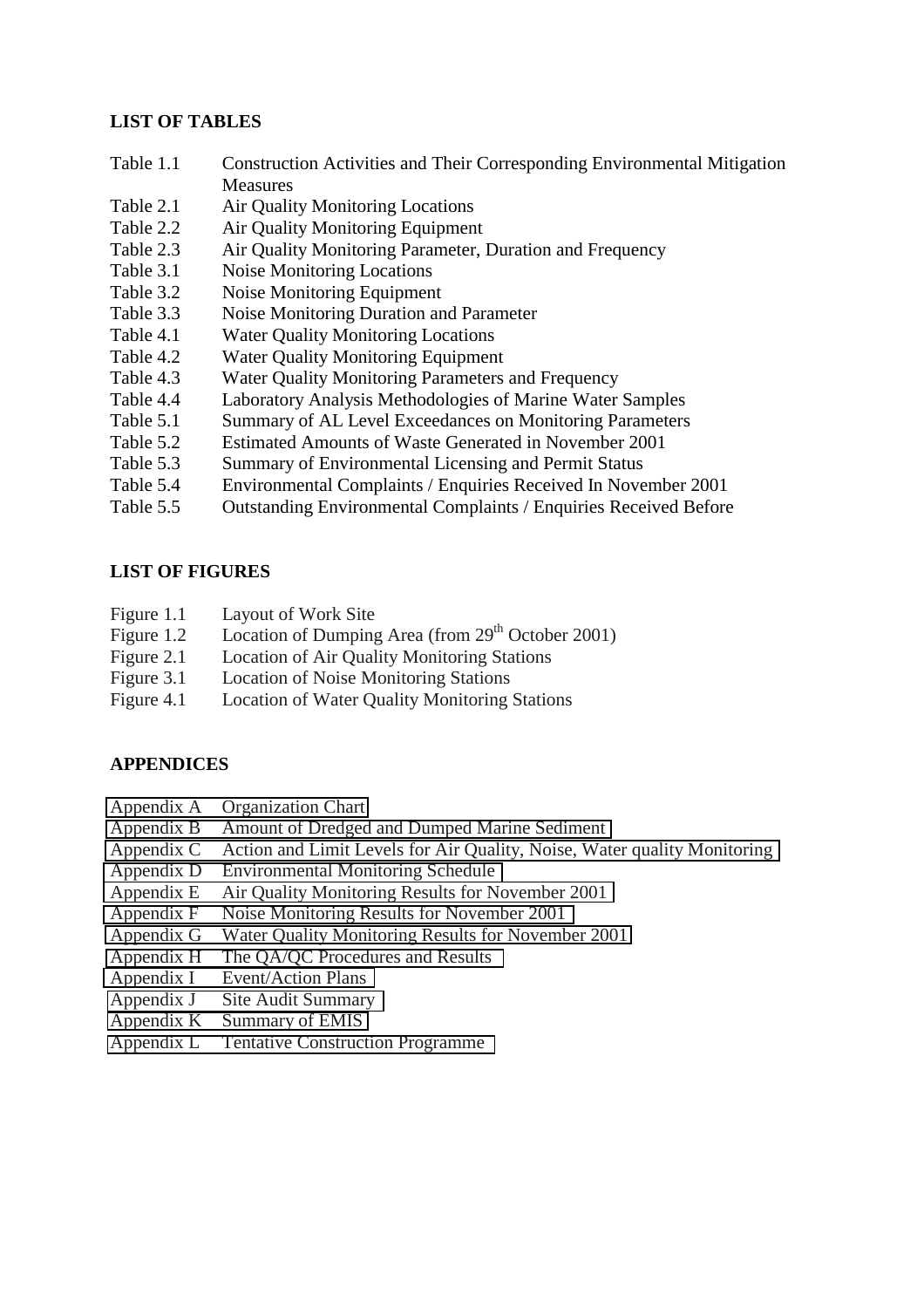### **EXECUTIVE SUMMARY**

This is the eighth monthly Environmental Monitoring and Audit (EM&A) report for the Project "Construction of Lamma Power Station Extension" prepared by the Environmental Team (ET). This report presents the results of impact monitoring on air quality, noise and marine water quality for the said project in November 2001.

Air, noise and water quality monitoring were performed. The results were checked against the established Action/Limit (AL) levels. An on-site audit was conducted once per week. The implementation status of the environmental mitigation measures, Event/Action Plan and environmental complaint handling procedures were also checked.

#### **Construction Activities Undertaken**

Construction activities undertaken during the reporting month were dredging, placing of drainage layer and seawall construction. Dredging work was completed on 3/11/2001. 7,650m<sup>3</sup> of marine mud was dredged from site and dumped at the allocated dumping area in Cheung Chau during the month. No sand filling activities were undertaken in the reporting month.

### **Environmental Monitoring Works**

All monitoring work at designated stations was performed as scheduled in the reporting period.

#### *Air Quality*

No exceedance of Action and Limit levels for air quality was recorded in the month.

#### *Noise*

Construction work was carried out during the restricted hours including evening-time, holidays and night-time under valid Construction Noise Permits. No exceedance of Action and Limit levels for noise was recorded in the month.

#### *Water Quality*

There were nine (9) cases of Action Level exceedance and three (3) cases of Limit Level exceedance for water quality in the reporting month. 9 out of 12 cases of action/limit level exceedance were contributed by SS while 3 cases by Turbidity. For these exceedances, comprehensive investigations have been carried out. It was found that no noticeable sediment plume migration from the direction of the site to the sampling location was observed. Hence, all of these exceedances were considered not related to site activities and have been explained to the satisfaction of EPD. No further action was required.

It was agreed by EPD that both  $NH_3-N$  and TIN would be monitored throughout the dredging phase and for at least one month upon completion of dredging. As the dredging work was completed on  $3<sup>rd</sup>$  November 2001, monitoring of NH<sub>3</sub>-N and TIN would be stopped from  $4<sup>th</sup>$ December 2001 onward.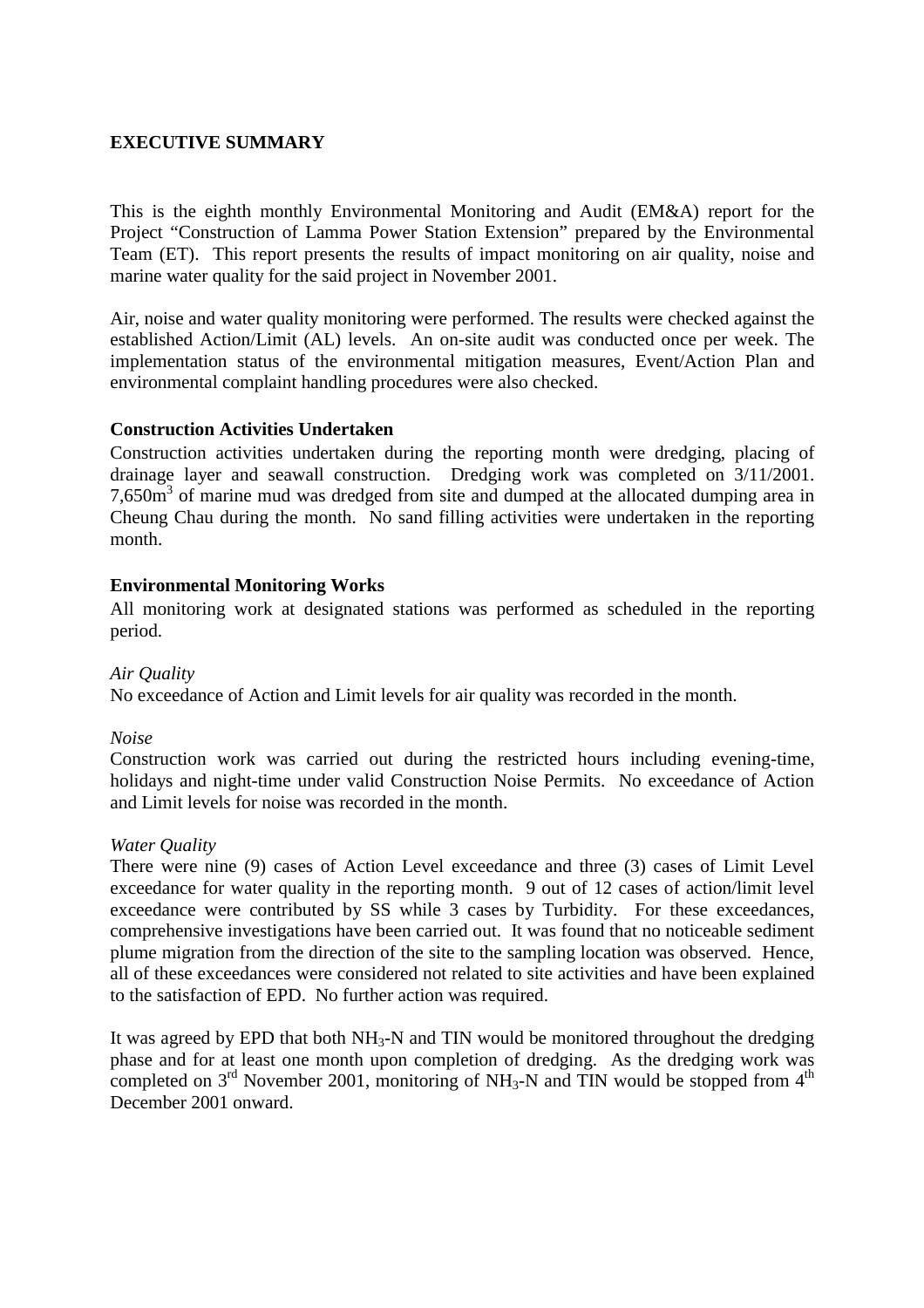### **Site Environmental Audit**

Site audits were carried out on a weekly basis to monitor environmental issues on the construction site. The site conditions were generally satisfactory. All required mitigation measures were implemented.

| <b>Description</b>        | Permit No.    | <b>Valid Period</b> |          | <b>Issued To</b> | Date of         |
|---------------------------|---------------|---------------------|----------|------------------|-----------------|
|                           |               | <b>From</b>         | To       |                  | <b>Issuance</b> |
| Varied Environmental      | EP-071/2000/B | 13/07/01            |          | <b>HEC</b>       | 13/07/01        |
| Permit                    |               |                     |          |                  |                 |
| <b>Construction Noise</b> | GW-UW0256-01  | 29/06/01            | 07/12/01 | Contractor       | 29/06/01        |
| Permit (cancelled on      |               |                     |          |                  |                 |
| 23/11/2001)               |               |                     |          |                  |                 |
| <b>Construction Noise</b> | GW-UW0467-01  | 23/11/01            | 18/05/02 | Contractor       | 23/11/01        |
| Permit                    |               |                     |          |                  |                 |
| Dumping Permit            | EP/MD/02-073  | 07/10/01            | 06/04/02 | Contractor       | 05/10/01        |

### **Environmental Licensing and Permitting**

### **Implementation Status of Environmental Mitigation Measures**

Environmental mitigation measures for the dredging activities as recommended in the EM&A manual were implemented in the reporting month.

### **Environmental Complaints**

No complaint against the construction activities was received in the reporting month.

### **Future Key Issues**

The future key issues to be considered in the coming month are as follows:

- To estimate the noise level induced during the bored piling operation and to prepare the CNP application for the bored piling works in advance.
- to continue with the preventive measures for noise mitigation and keep monitoring the performance;
- to review the monitoring results and to take action, if necessary, to ensure acceptable sea water quality;
- to provide routine inspection and necessary maintenance for the silt curtains.

### **Concluding Remarks**

The environmental performance of the project was generally satisfactory.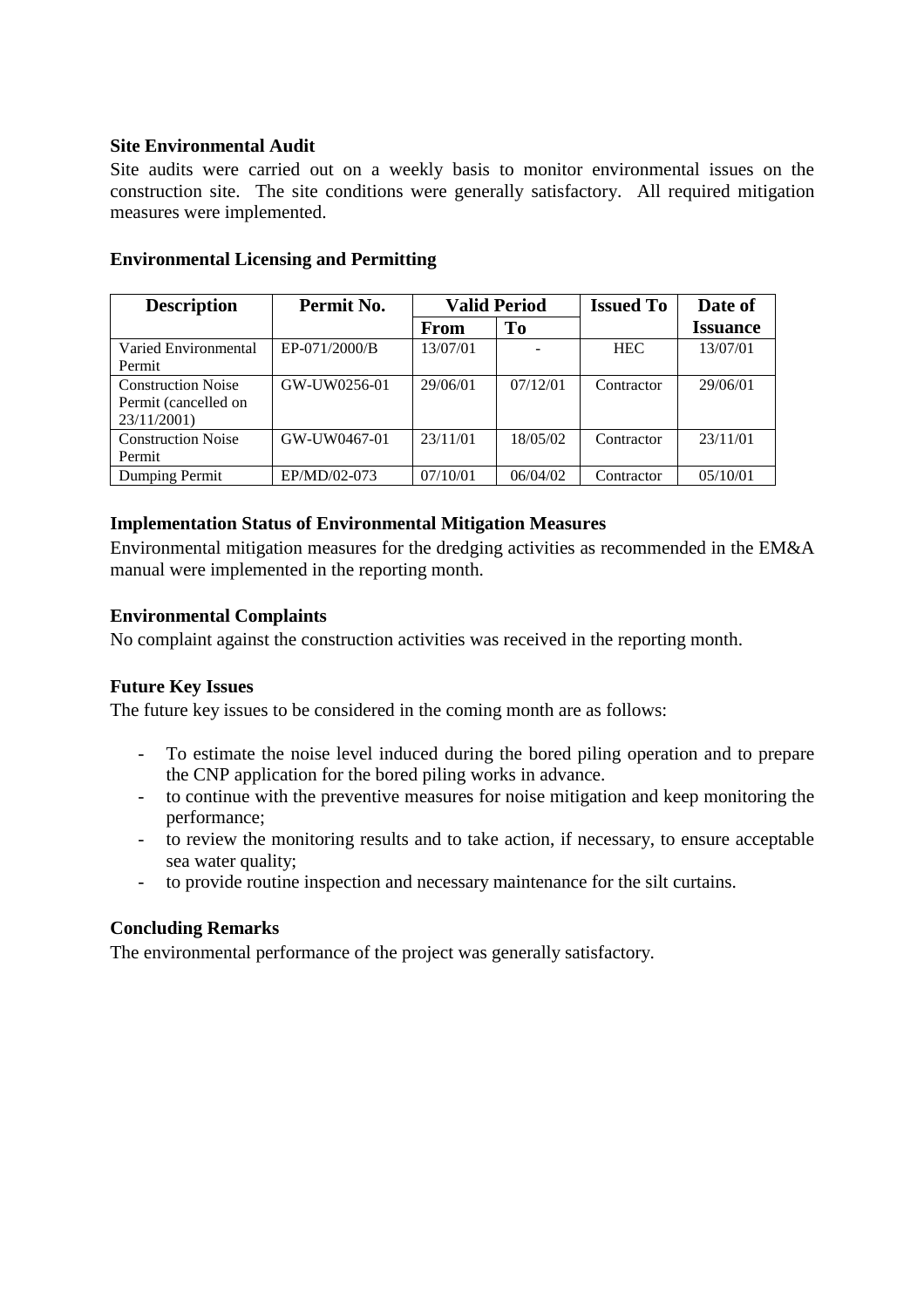# **1. INTRODUCTION**

### **1.1 Background**

The Environmental Team (hereinafter called the "ET") was formed within the Hongkong Electric Co. Ltd (HEC) to undertake Environmental Monitoring and Audit for "Construction of Lamma Power Station Extension" (hereinafter called the "Project"). Under the requirements of Section 6 of Environmental Permit EP-071/2000/B, an EM&A programme for impact environmental monitoring set out in the EM&A Manual (Construction Phase) is required to be implemented. In accordance with the EM&A Manual, environmental monitoring of air quality, noise and water quality and regular environmental audits are required for the Project.

The Project involves the construction of a gas-fired power station employing combined cycled gas turbine technology, forming an extension to the existing Lamma Power Station. The key elements of the Project including the construction activities associated with the transmission system and submarine gas pipeline are outlined as follows.

- dredging and reclamation to form approximately 22 hectares of usable area;
- construction of six 300MW class gas-fired combined cycle units;
- construction of a gas receiving station;
- construction of a new transmission system linking the Lamma Extension to load centres on Hong Kong Island;
- laying of a gas pipeline for the supply of natural gas to the new power station

This report summarizes the environmental monitoring and audit work for the Project for the month of November 2001

### **1.2 Project Organisation**

An Environmental Management Committee (EMC) has been set up in HEC to oversee the Project. The management structure includes the following:

- Environmental Protection Department (The Authority);
- Environmental Manager (The Chairman of the Environmental Management Committee);
- Engineer;
- Independent Environmental Checker (IEC);
- Environmental Team (ET);
- Contractor.

The project organisation chart for the construction EM&A programme is shown in Appendix A.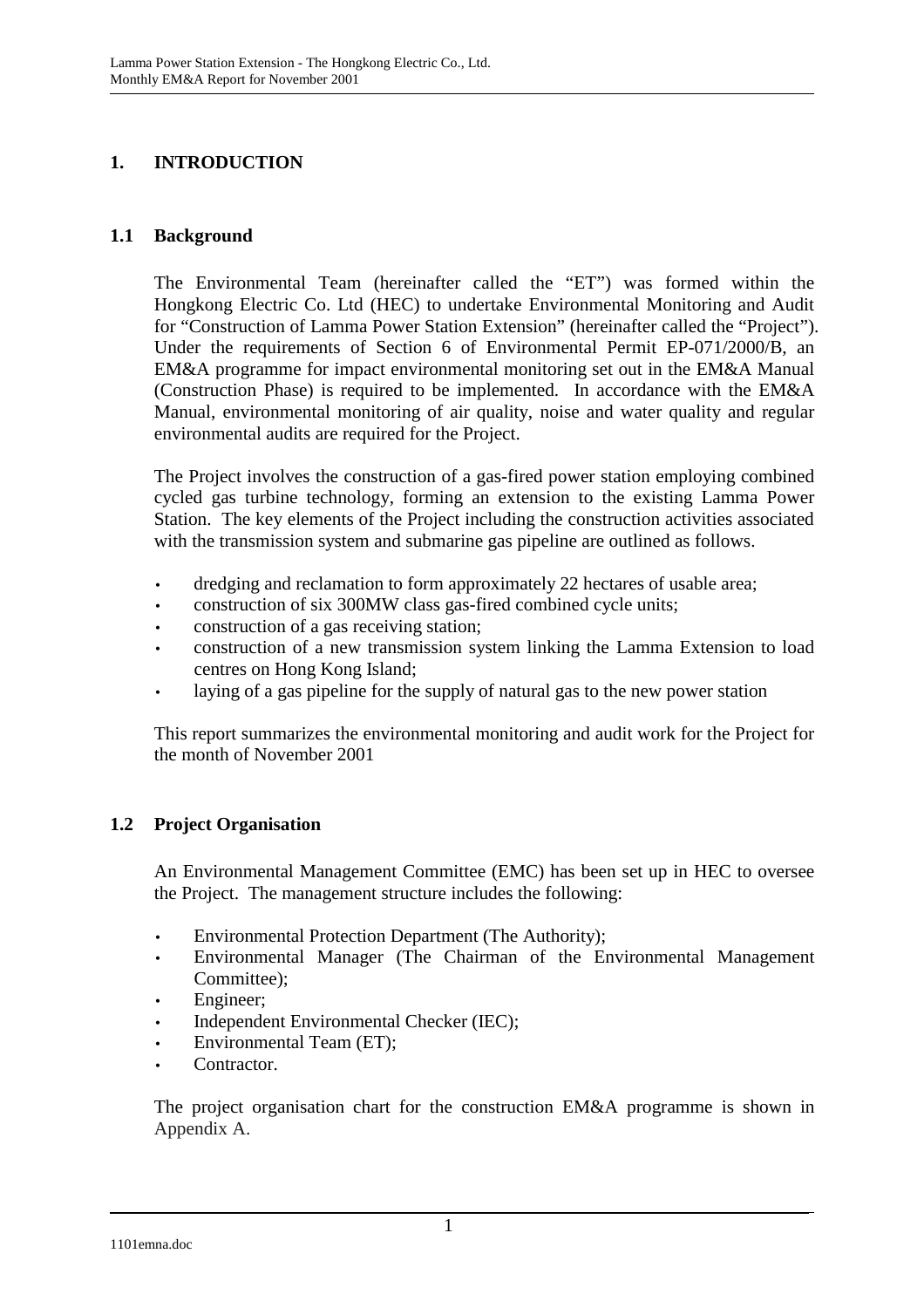## **1.3 Construction Works undertaken during the Reporting Month**

Construction activities undertaken during the reporting month were dredging, placing of drainage layer and seawall construction. A Layout Plan showing the dredging locations for the Project is shown in Figure 1.1. Dredging work was completed on  $3<sup>rd</sup>$  November 2001 and the total volume of dredged material from  $1<sup>st</sup>$  to  $3<sup>rd</sup>$  November 2001 was 7,650m<sup>3</sup>. No sand filling activities were undertaken in the month. Uncontaminated materials were dumped at the assigned location within the South Cheung Chau Spoil Disposal Area and the total dumped volume in November 2001 was  $7,650m^3$ . Figure 1.2 shows dumping location for this project in November 2001. Daily records of dredged / dumped volume are presented in Appendix B.

The main construction activities carried out during the reporting month and the corresponding environmental mitigation measures are summarized in Table 1.1. The implementation of major mitigation measures in the month is provided in Appendix K.

| <b>Item</b> | <b>Construction</b><br><b>Activities</b>                                  | <b>Environmental Mitigation Measures</b>                                                                                                                                                                                                                                                                                                                                                          |  |
|-------------|---------------------------------------------------------------------------|---------------------------------------------------------------------------------------------------------------------------------------------------------------------------------------------------------------------------------------------------------------------------------------------------------------------------------------------------------------------------------------------------|--|
| 1           | Dredging,<br>Placing of<br>Drainage<br>Layer &<br>Seawall<br>Construction | <b>Water Quality</b><br>The number of grab dredgers operating in the site<br>and the total dredging rate are limited;<br>Silt curtain are installed on the eastern, southern and<br>north western sides of the site;<br>Fully-enclosed watertight grabs are used and the<br>descent speed are controlled;<br>All barges for transport of dredged materials are<br>fitted with tight bottom seals. |  |
|             |                                                                           | <b>Noise</b>                                                                                                                                                                                                                                                                                                                                                                                      |  |
|             |                                                                           | General noise mitigation measures are employed at<br>all work sites throughout the construction phase.                                                                                                                                                                                                                                                                                            |  |
|             |                                                                           | <b>Waste Management</b>                                                                                                                                                                                                                                                                                                                                                                           |  |
|             |                                                                           | Waste Management Plan is submitted and<br>implemented.                                                                                                                                                                                                                                                                                                                                            |  |
|             |                                                                           | <b>Dredging Waste</b>                                                                                                                                                                                                                                                                                                                                                                             |  |
|             |                                                                           | All vessels for marine transportation of dredged<br>sediment are fitted with tight fitting seals to their<br>bottom openings to prevent leakage;<br>Dredged waste are disposed of at Licensed site -<br>South Cheung Chau;<br>Records of the quantities of waste generated and                                                                                                                    |  |

| Table 1.1 Construction Activities and Their Corresponding Environmental Mitigation |
|------------------------------------------------------------------------------------|
| Measures                                                                           |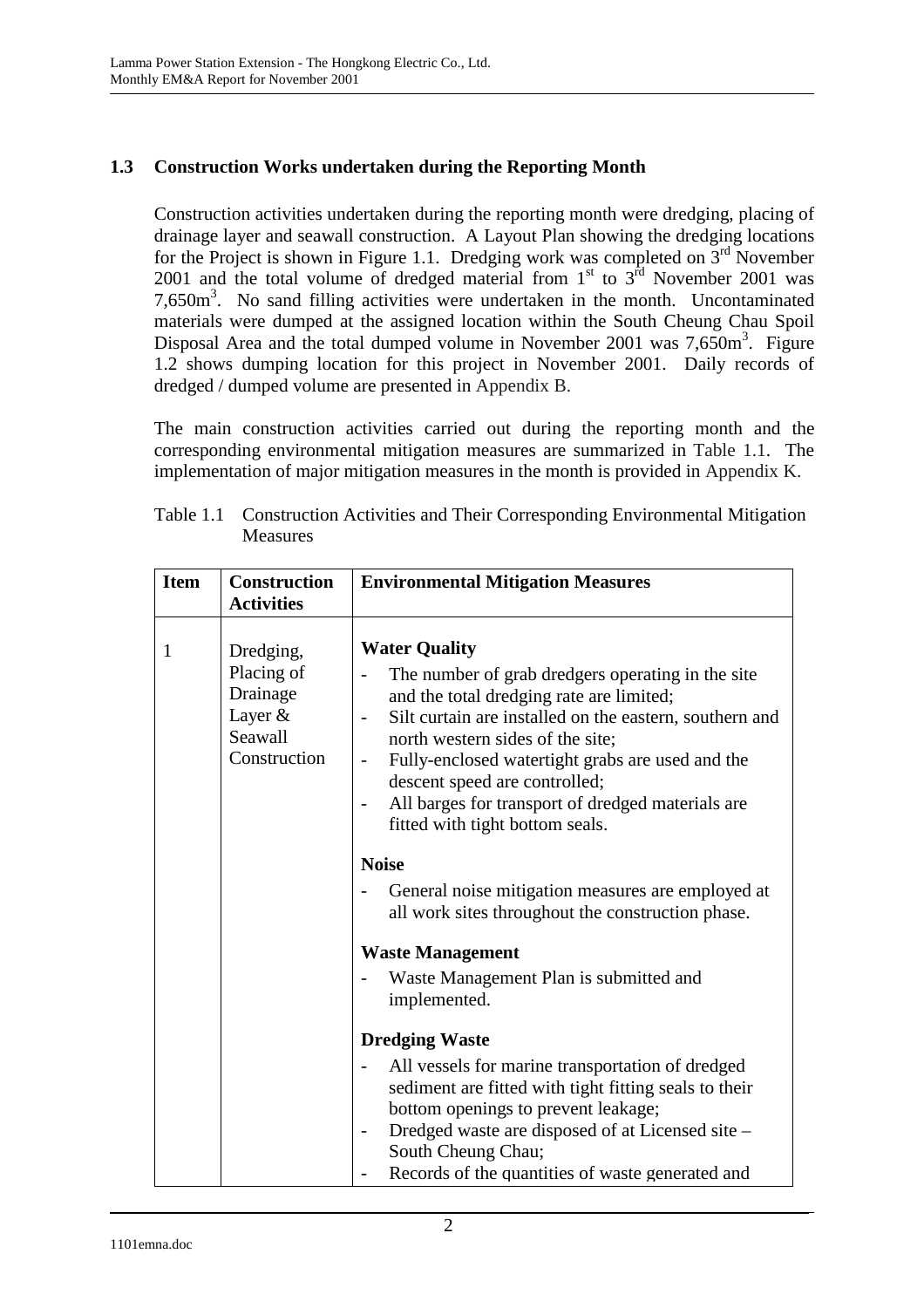| disposed off-site are taken.                                                                                                             |  |  |
|------------------------------------------------------------------------------------------------------------------------------------------|--|--|
| <b>Marine Ecology</b>                                                                                                                    |  |  |
| All construction related vessels approach the site<br>from the designated route/channel to avoid<br>disturbance to the finless porpoise. |  |  |

## **1.4 Summary of EM&A Requirements**

The EM&A program requires environmental monitoring for air, noise and water quality. Regular environmental site audits for air quality, noise, water quality and waste management were carried out. The detailed EM&A monitoring work for air quality, noise and water quality are described in Sections 2, 3 and 4 respectively.

The following environmental audits are summarized in Section 5 of this report:

- Environmental monitoring results;
- Waste Management Records;
- Weekly site audit results;
- The status of environmental licensing and permits for the Project;
- The implementation status of environmental protection and pollution control/ mitigation measures.

Future key issues will be reported in Section 6 of this report.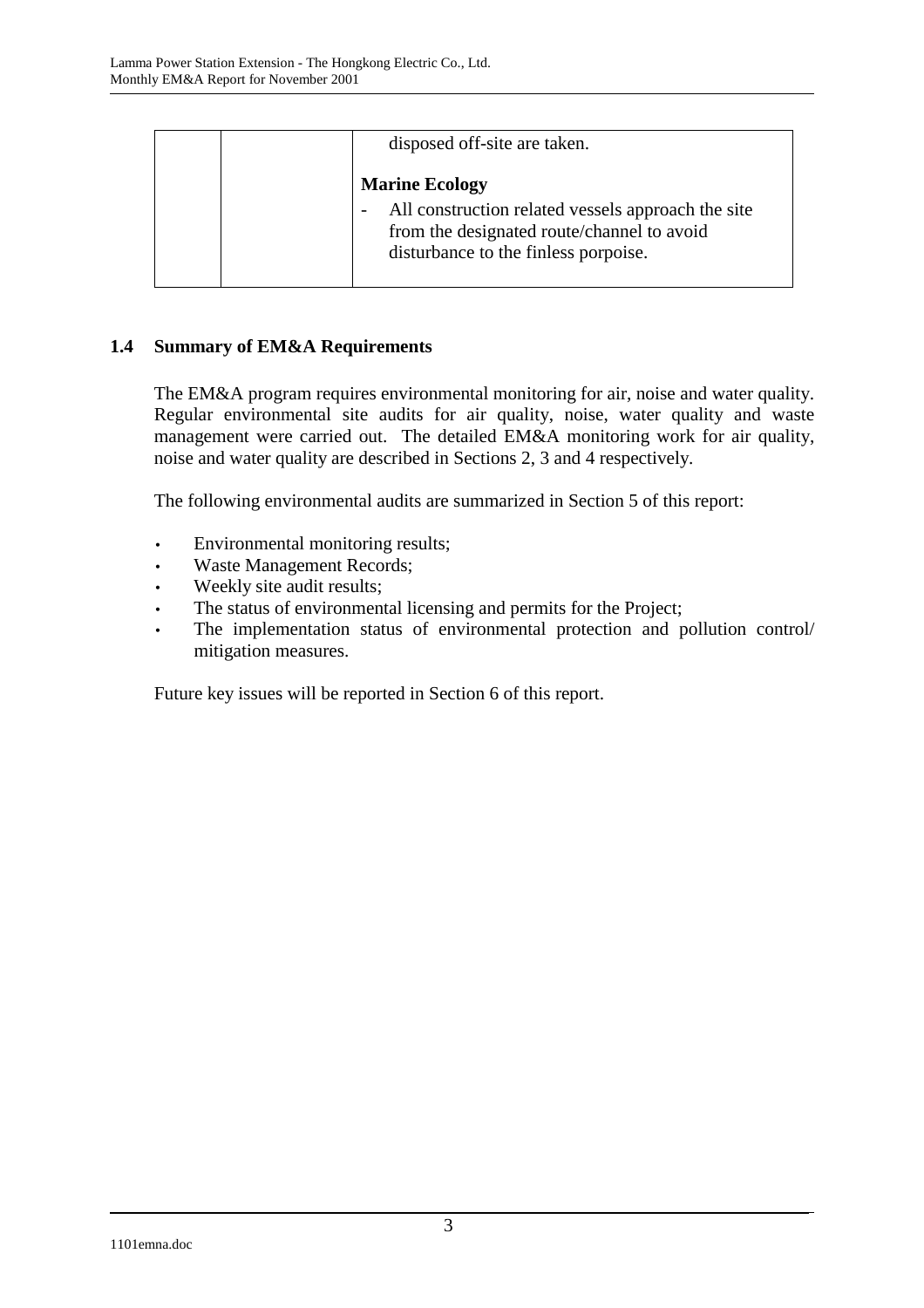

Figure 1.1 Layout of Work Site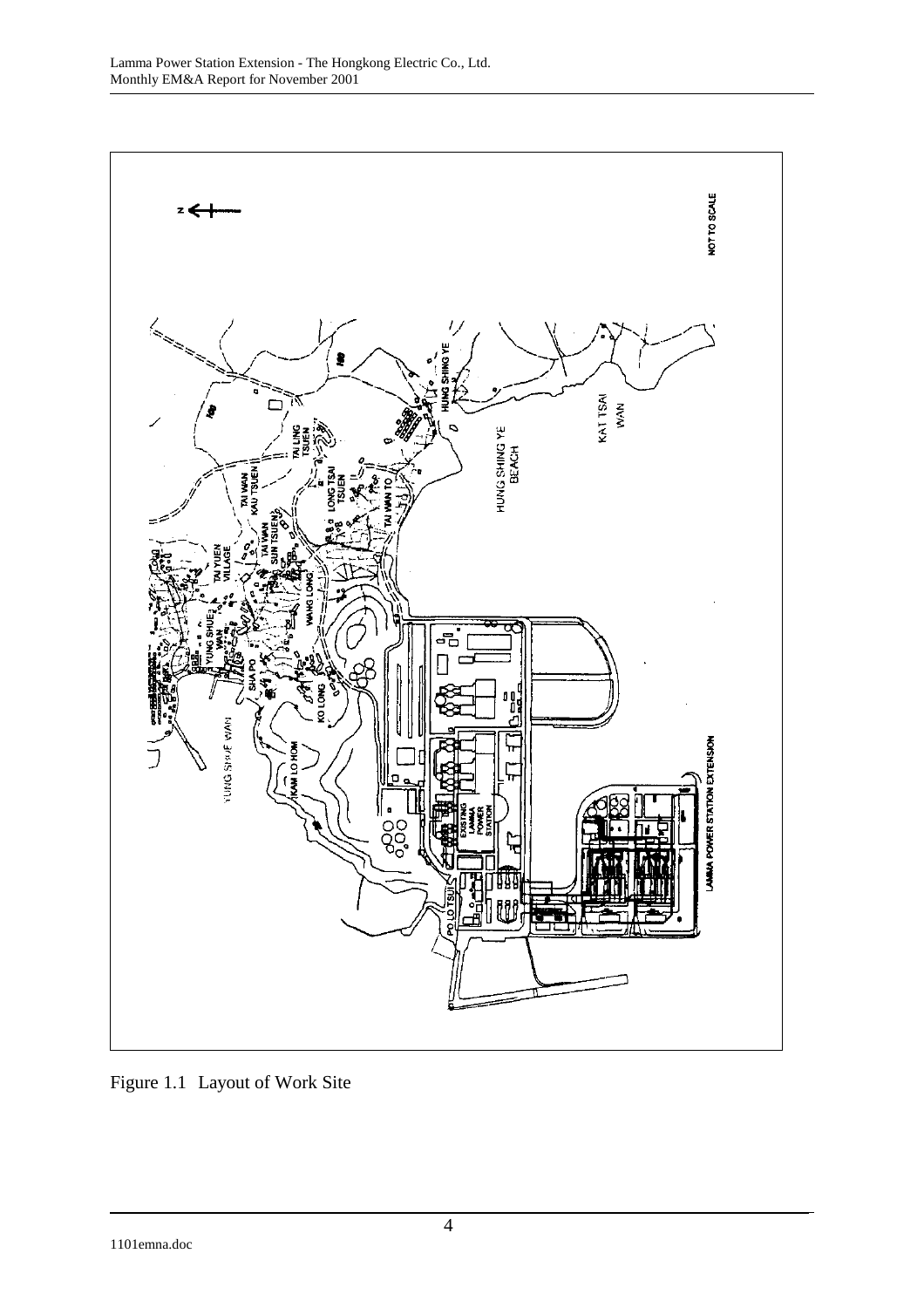

Figure 1.2 Location of Dumping Area (from 29<sup>th</sup> October 2001)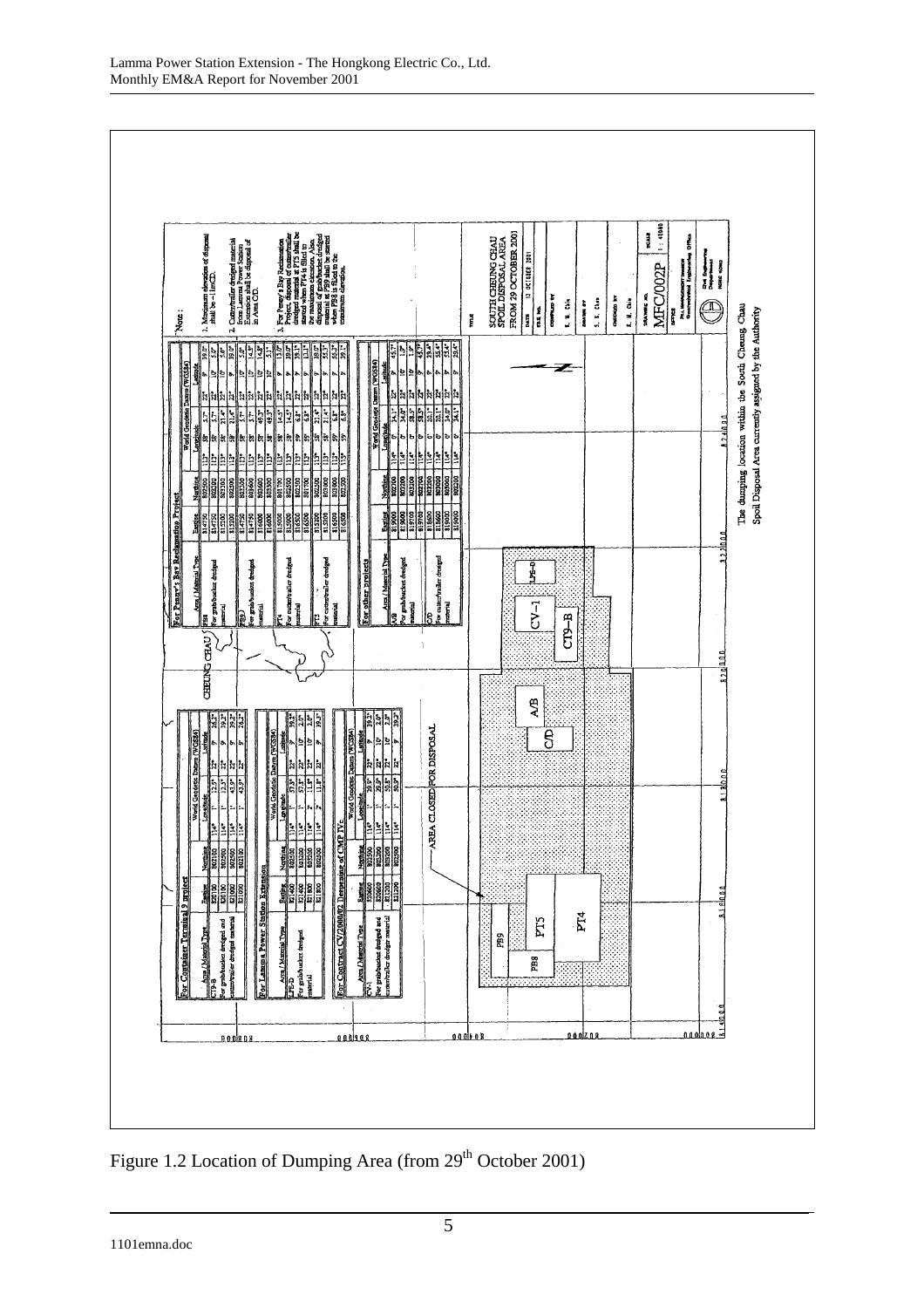# **2. AIR QUALITY**

### **2.1 Monitoring Requirements**

1-hour and 24-hour TSP monitoring at agreed frequencies were conducted to monitor air quality. The impact monitoring data were checked against the Action/Limit Levels as determined in the Baseline Monitoring Report (Construction Phase). Appendix C shows the established Action/Limit Levels for Air Quality.

## **2.2 Monitoring Locations**

Three dust monitoring locations were selected for 1-hour TSP sampling (AM1, AM2 & AM3) while four monitoring locations were selected for 24-hour TSP sampling (AM1, AM2, AM3 and AM4). Table 2.1 tabulates the monitoring stations. The locations of the monitoring stations are shown in Figure 2.1.

| <b>Location I.D.</b> | <b>Description</b> |
|----------------------|--------------------|
| AM1                  | Reservoir          |
| AM2                  | <b>East Gate</b>   |
| AM3                  | Ash Lagoon         |
| AM4                  | Tai Yuen Village   |

Table 2.1 Air Quality Monitoring Locations

## **2.3 Monitoring Equipment**

Continuous 24-hour TSP air quality monitoring was performed using the GS2310 High Volume Air Samplers (HVAS), Partisol Model 2000 Sampler and the MINIVOL Portable Sampler at AM1&2, AM3 and AM4 respectively. TEOM Model 1400a continuous dust monitors were used to carry out 1-hour TSP monitoring at AM1, AM2 and AM3. Table 2.2 summarises the equipment used in dust monitoring.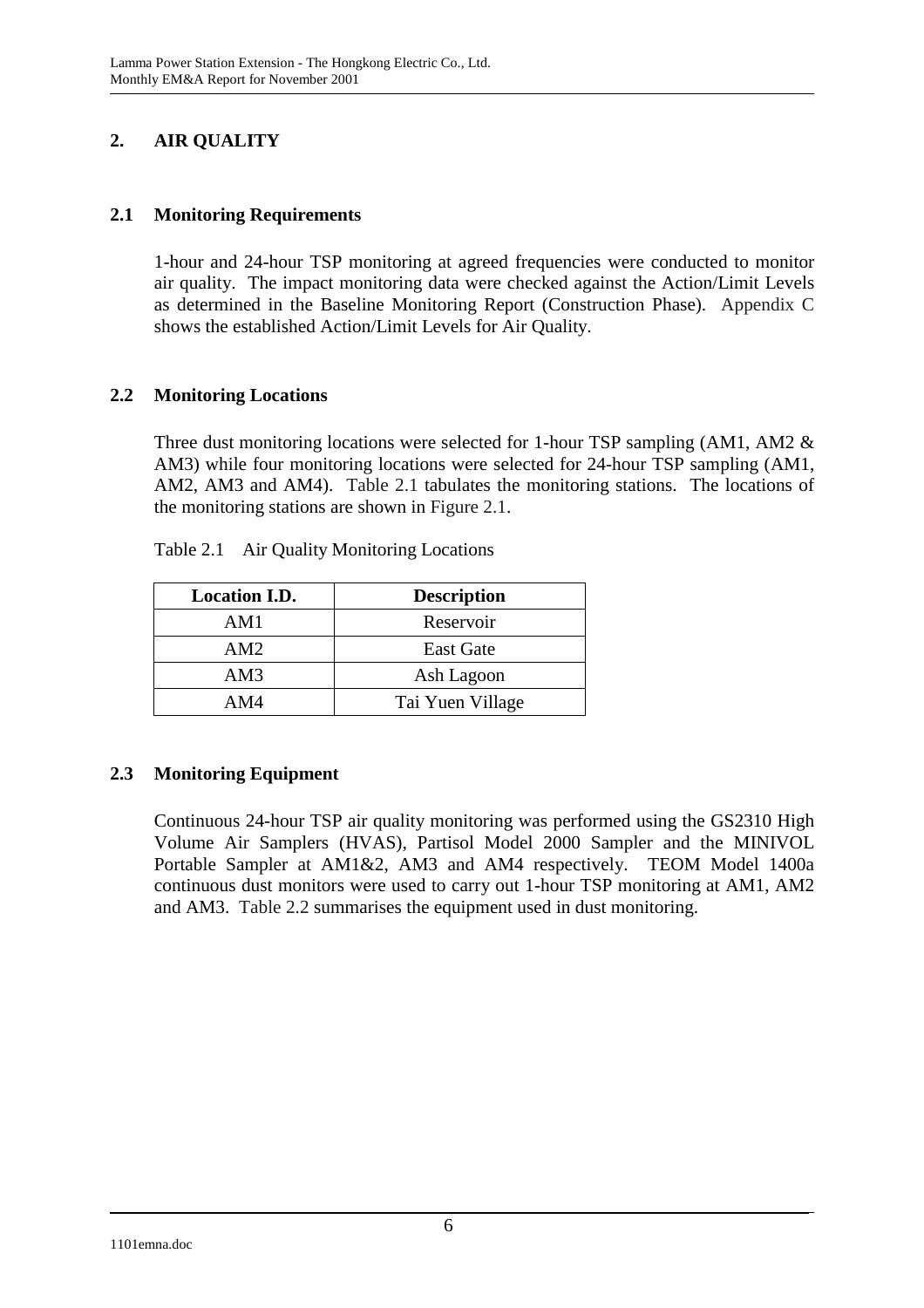| Equipment                        | <b>Model and Make</b>     |
|----------------------------------|---------------------------|
| 24-hour sampling:                |                           |
| <b>HVAS</b> Sampler              | Model GS2310              |
|                                  | Anderson Instruments Inc. |
| Partisol Air Sampler             | Partisol Model 2000       |
|                                  | Rupprecht & Patashnick    |
| <b>MINIVOL Portable Sampler</b>  | <b>AIRMETRICS</b>         |
| 1-hour sampling:                 |                           |
| <b>Continuous TSP Dust Meter</b> | TEOM Model 1400a          |
|                                  | Rupprecht & Patashnick    |

Table 2.2 Air Quality Monitoring Equipment

### **2.4 Monitoring Parameters, Frequency and Duration**

Table 2.3 summarises the monitoring parameters, duration and frequency of air quality monitoring. The monitoring schedule for the reporting month is shown in Appendix D.

| <b>Monitoring</b><br><b>Stations</b> | <b>Parameter</b> | <b>Duration</b> | <b>Frequency</b>              |
|--------------------------------------|------------------|-----------------|-------------------------------|
| AM1                                  | 1-hour TSP       |                 | 3 hourly samples every 6 days |
|                                      | 24-hour TSP      | 24              | Once every 6 days             |
| AM2                                  | 1-hour TSP       |                 | 3 hourly samples every 6 days |
|                                      | 24-hour TSP      | 24              | Once every 6 days             |
| AM3                                  | 1-hour TSP       |                 | 3 hourly samples every 6 days |
|                                      | 24-hour TSP      | 24              | Once every 6 days             |
| AM4                                  | 24-hour TSP      | 24              | Once every 6 days             |

Table 2.3 Air Quality Monitoring Parameter, Duration and Frequency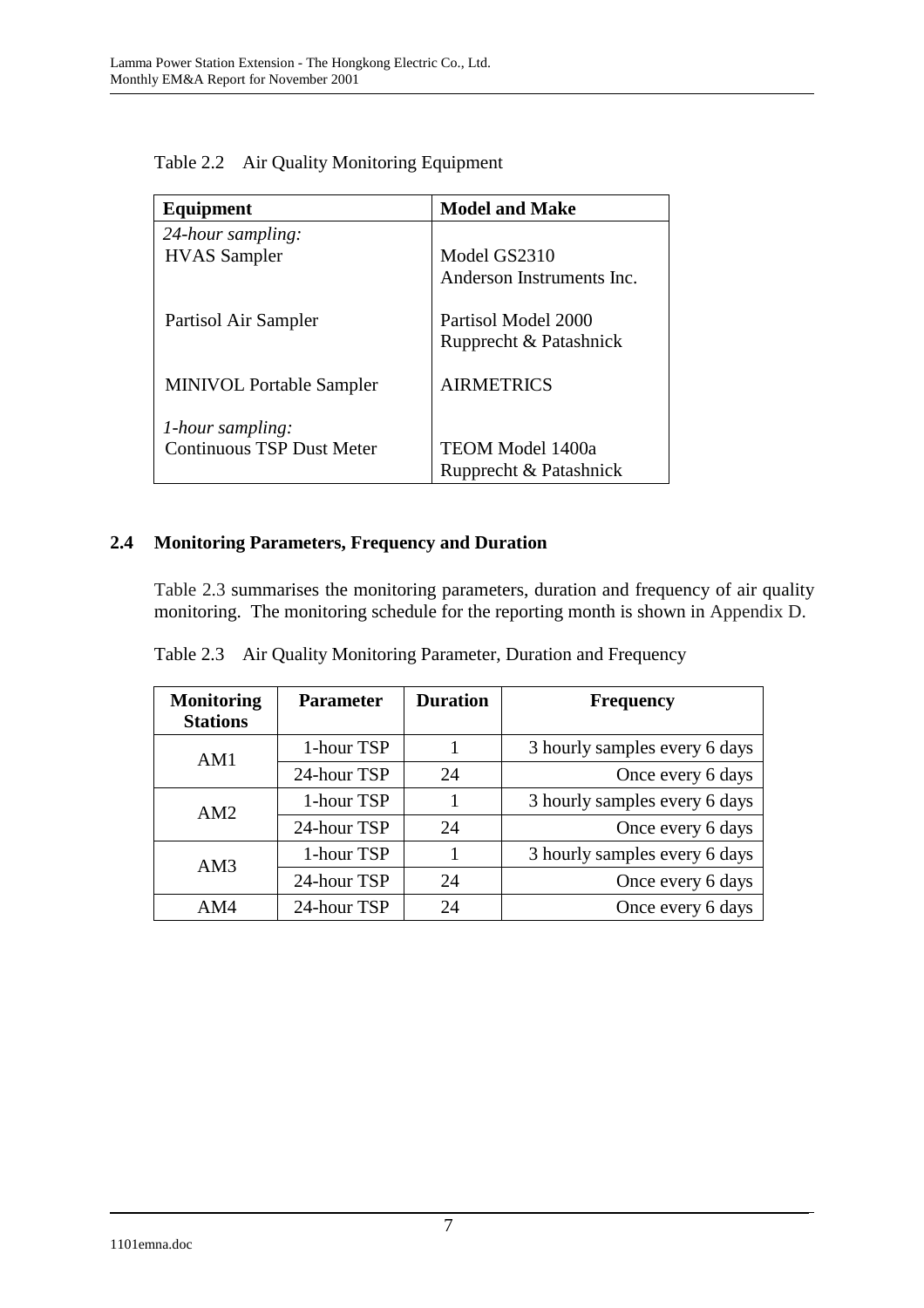# **2.5 Monitoring Procedures and Calibration Details**

24- hour TSP Monitor:

## *Preparation of Filter Papers*

- Visual inspection of filter papers was carried out to ensure that there were no pinholes, tears and creases;
- The filter papers were then labelled before sampling.
- The filter papers were equilibrated at room temperature and relative humidity  $<$  50% for at least 24 hours before weighing.

### *Field Monitoring*

- During collection of the sampled filter paper, the information on the elapse timer was logged. Site observations around the monitoring stations, which might have affected the monitoring results, were also recorded. Major pollution sources, if any, would be identified and reported. The flow record chart for the previous sampling was checked to see if there was any abnormality.
- The post-sampling filter papers were removed carefully from the filter holder and folded to avoid loss of fibres or dust particles from the filter papers;
- The filter holder and its surrounding were cleaned;
- A pre-weighed blank filter paper for the next sampling was put in place and aligned carefully. The filter holder was then tightened firmly to avoid leakage;
- A new flow record chart was loaded into the flow recorder;
- The programmable timer was set for the next 24 hrs sampling period,  $\pm$  1/2 hr;
- The post-sampling filter papers were equilibrated at room temperature and relative humidity < 50% for at least 24 hours before weighing.

### 1- hour TSP Monitor:

- The following parameters of the TEOM model dust meters are regularly checked to ensure proper functionality:
	- o Mass concentration;
	- o Total mass;
	- o Frequency of the tapered element;
	- o Electrical noise;
	- o Main flow;
	- o Auxiliary flow.

### *Maintenance & Calibration*

• The monitoring equipment and their accessories are maintained in good working conditions.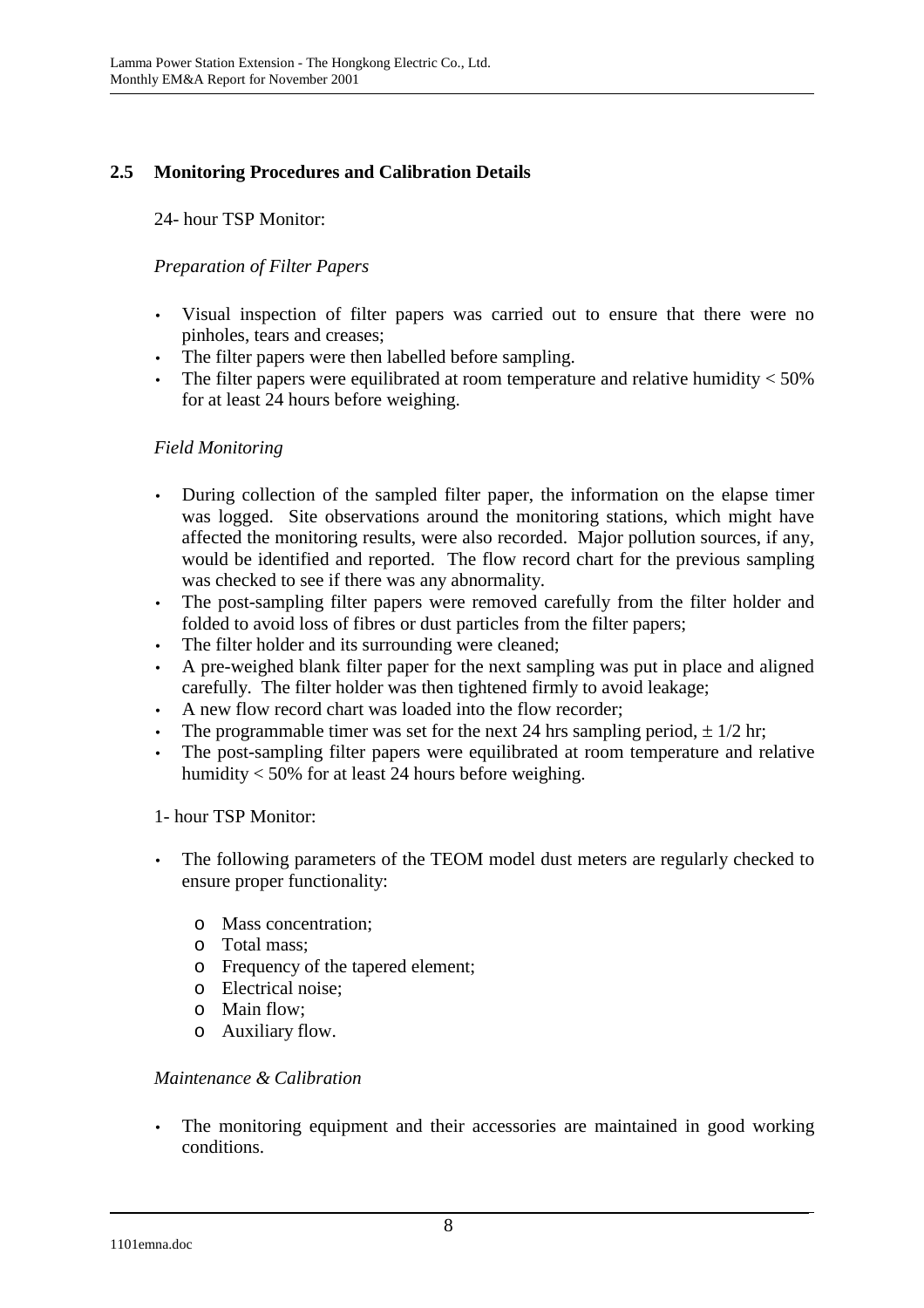• Monitoring equipment is calibrated at monthly intervals. Calibration details are shown in Appendix H.

### **2.6 Results and Observations**

Dust monitoring was conducted as scheduled in the reporting month. All monitoring data and graphical presentation of the monitoring results are provided in Appendix E. Key findings and observations are provided below:

*1-hour TSP* 

No exceedance of 1-hour TSP Action/Limit Level was recorded in the month.

### *24-hour TSP*

No exceedance of 24-hour TSP Action/Limit Level was recorded in the month.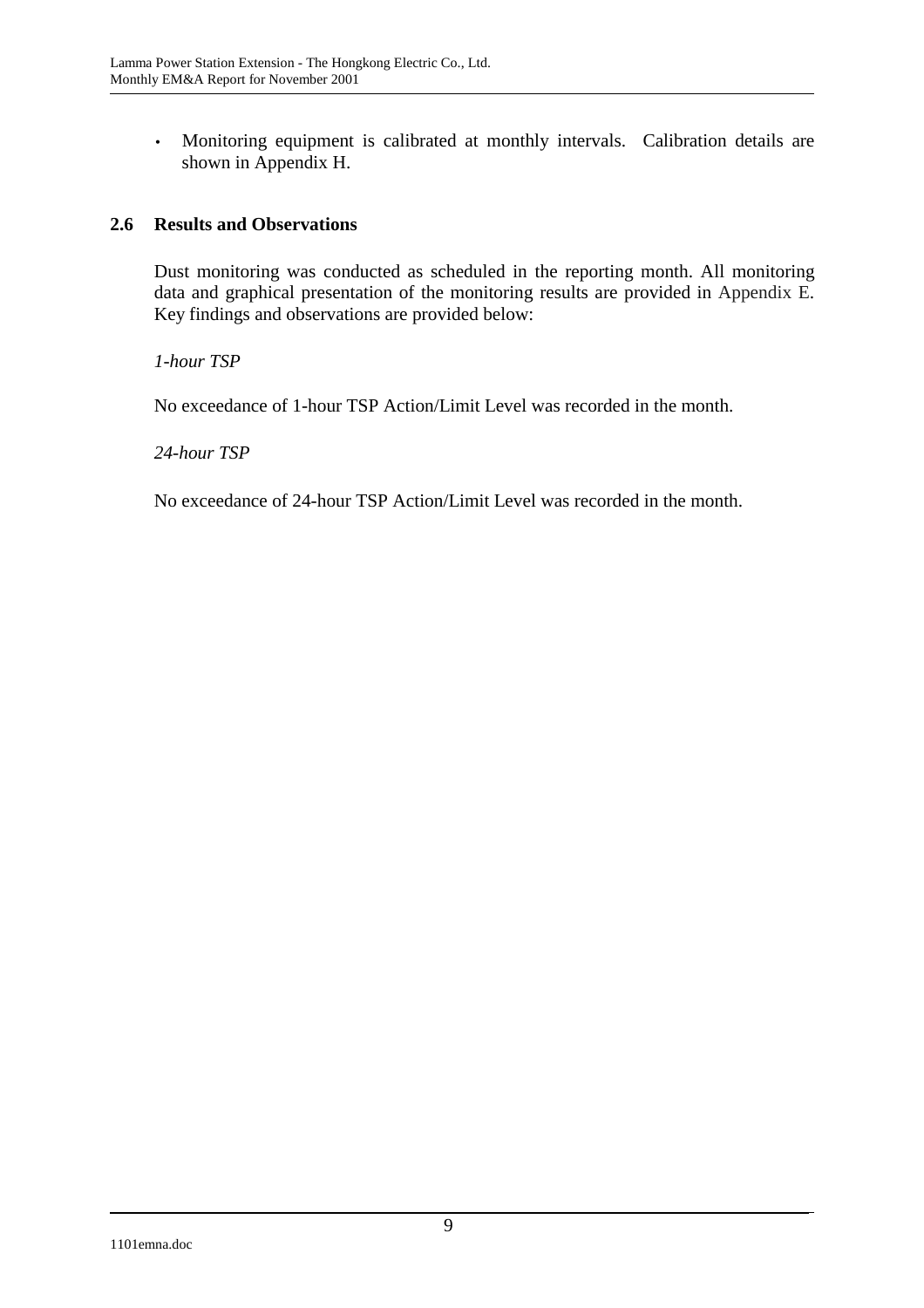

Figure 2.1 Location of Air Quality Monitoring Stations

1101emna.doc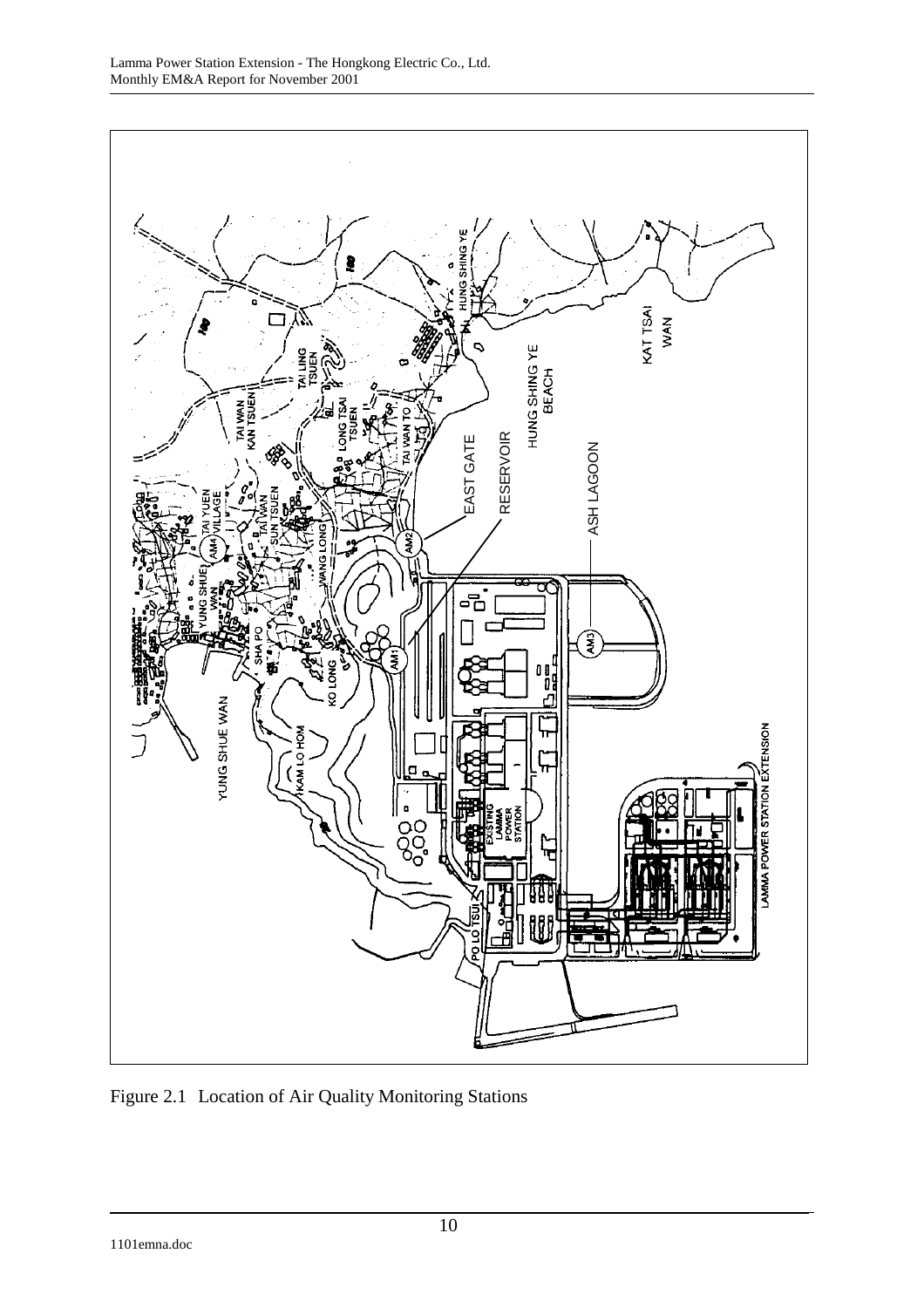## **3. NOISE**

## **3.1 Monitoring Requirements**

Continuous noise alarm monitoring at Ash Lagoon/Ching Lam were carried out to calculate the noise contributed by the construction activities at the two critical NSR's, viz. Long Tsai Tsuen/Hung Shing Ye and the school within the village of Tai Wan San Tsuen. The impact monitoring data for construction noise other than percussive piling were checked against the limit levels specified in the EM&A Manual. With the availability of the construction noise permits, impact monitoring for the construction work during the restricted hours was also carried out. Section 5 presents the details of the construction noise permits.

As there were no activities for the construction of the transmission system, no manual noise measurement at the Pak Kok Tsui residences was carried out in the reporting month. Appendix C shows the established Action/Limit Levels for noise.

### **3.2 Monitoring Locations**

In accordance with the EM&A manual, the identified noise monitoring locations are listed in Table 3.1 and shown in Figure 3.1.

| Purpose of noise monitoring | <b>Monitoring Location</b> |  |
|-----------------------------|----------------------------|--|
| Lamma Extension             | Ash Lagoon                 |  |
| Lamma Extension             | Ching Lam                  |  |

### **3.3 Monitoring Equipment**

The sound level meters used for noise monitoring complied with International Electrotechnical Commission Publications 651:1979 (Type 1) and 804:1985 (Type 1). The noise monitoring equipment used is shown in Table 3.2.

| Equipment                      | <b>Model</b> |
|--------------------------------|--------------|
| Sound level meter              | Rion NA-27   |
| Calibrator (IEC 60942 Class 1) | Rion NC-74   |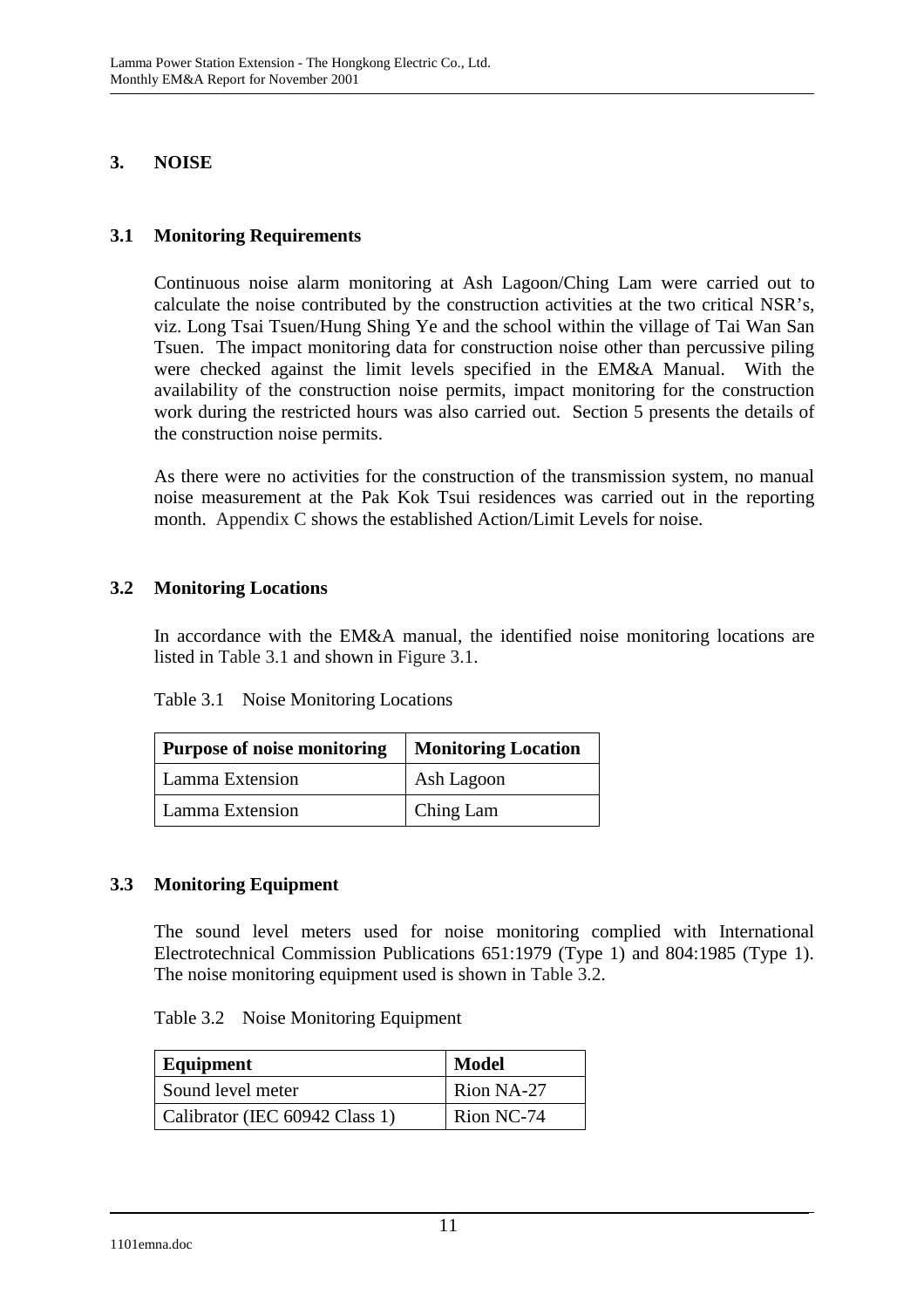## **3.4 Monitoring Parameters, Frequency and Duration**

Continuous noise alarm monitoring of A-weighted Leq levels was carried out at Ash Lagoon and Ching Lam. The measurement duration and parameter of noise monitoring were presented in Table 3.3 as follows:

| Location   | <b>Time Period</b>                                                                                   | <b>Frequency</b>                         | <b>Parameter</b>   |
|------------|------------------------------------------------------------------------------------------------------|------------------------------------------|--------------------|
|            | Daytime:<br>0700-1900 hrs on normal<br>weekdays                                                      | Daytime:<br>30 minutes                   | 30-min $L_{Aeq}$   |
| Ash Lagoon |                                                                                                      |                                          |                    |
| Ching Lam  | Evening-time $&$ holidays:<br>$0700-2300$ hrs on holidays;<br>and 1900-2300 hrs on all<br>other days | Evening-time<br>& holidays:<br>5 minutes | 5-min $L_{Aeq}$    |
|            | Night-time:<br>2300-0700 hrs of next day                                                             | Night-time:<br>5 minutes                 | $5$ -min $L_{Aea}$ |

Table 3.3 Noise Monitoring Duration and Parameter

## **3.5 Monitoring Procedures and Calibration Details**

### *Monitoring Procedures*

The measured noise levels (MNL's) were collected at the noise alarm monitoring stations at Ash Lagoon and Ching Lam. The notional background noise levels (viz. baseline noise data at Ash Lagoon and Ching Lam) were applied to correct the corresponding MNL's in  $30$ -min/5-min L<sub>Aeq</sub>.

A wind speed sensor was installed at Station Building Rooftop. The wind speed signal was used to determine whether the data from Ash Lagoon and Ching Lam noise alarm monitoring stations were affected. The instantaneous data was discarded in case the instantaneous wind speed exceeded 10 m/s. The 30-min/5-min  $L_{Aeq}$  was considered valid only if the amount of valid data was equal to or above 70%.

When calibrating the noise measuring equipment, all observations around the monitoring stations, which might have affected the monitoring results, were recorded.

## *Equipment Calibration*

The sound level meters and calibrators were verified by the manufacturer. Monthly calibration of the noise measuring equipment was carried out. Calibration details are shown in Appendix H.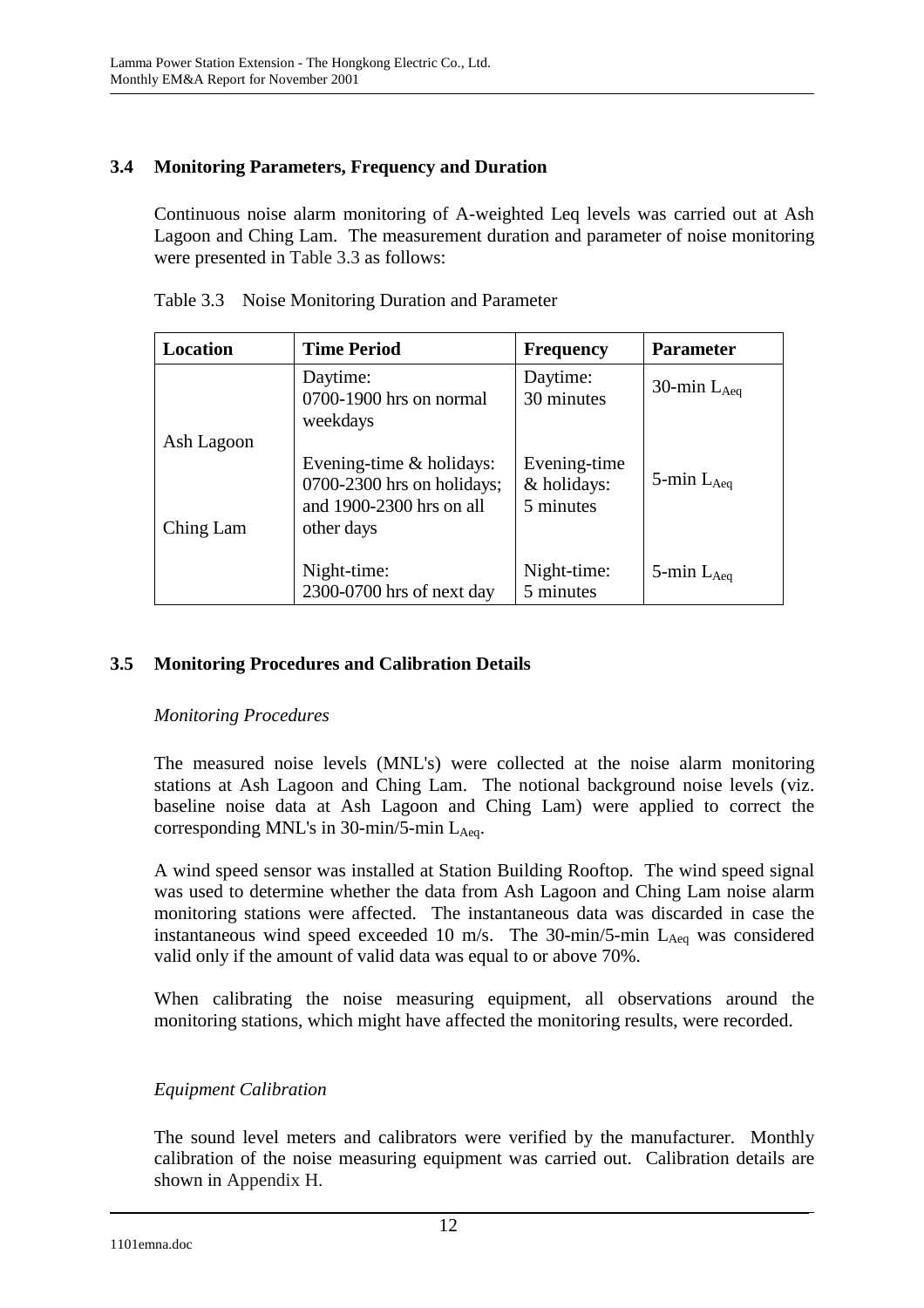### **3.6 Results and Observations**

Continuous noise monitoring was conducted at the two monitoring stations at Ash Lagoon and Ching Lam. All monitoring results and their graphical presentations are provided in Appendix F.

No exceedance of noise Action/Limit Level was recorded in the month.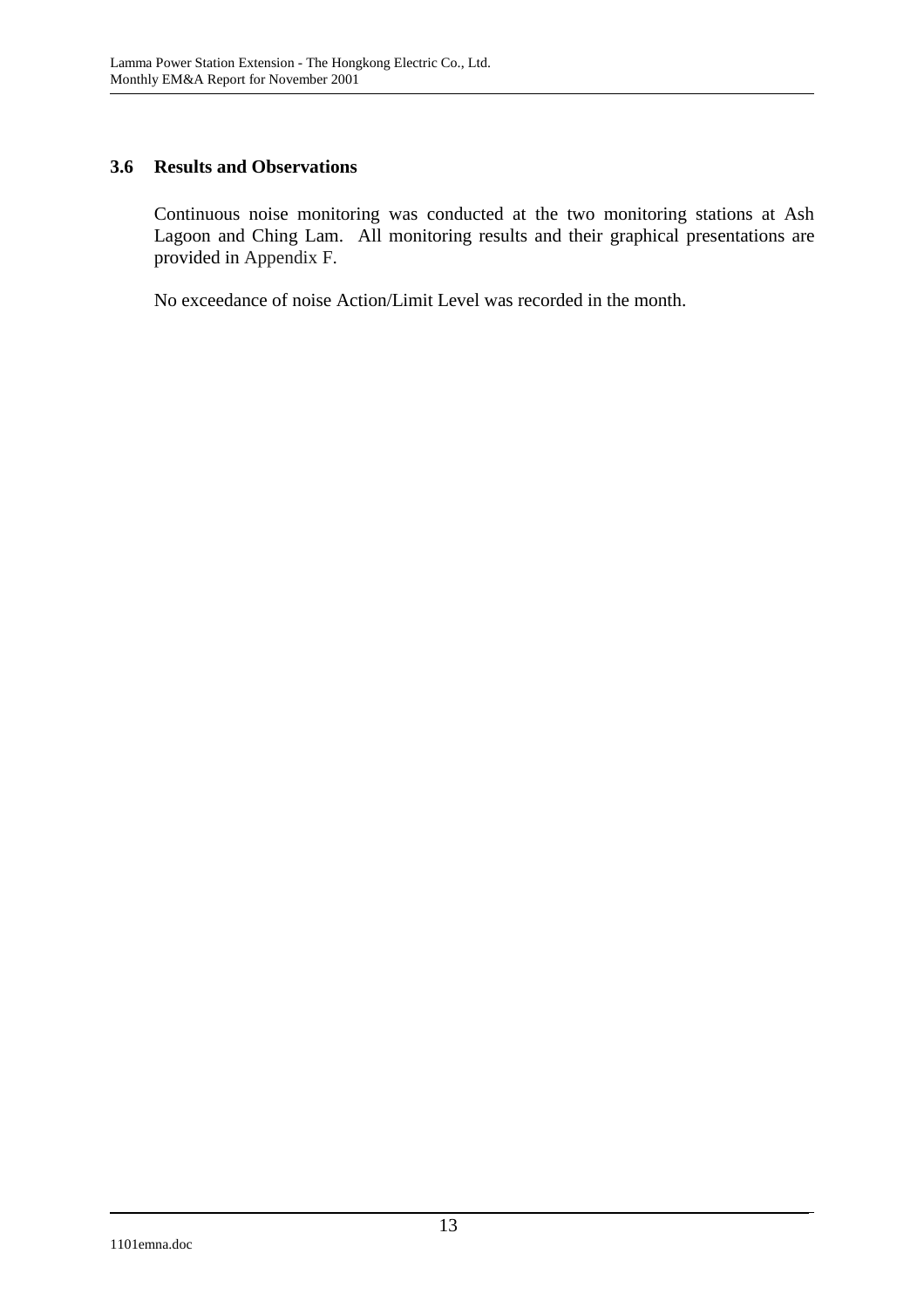

Figure 3.1 Location of Noise Monitoring Stations

1101emna.doc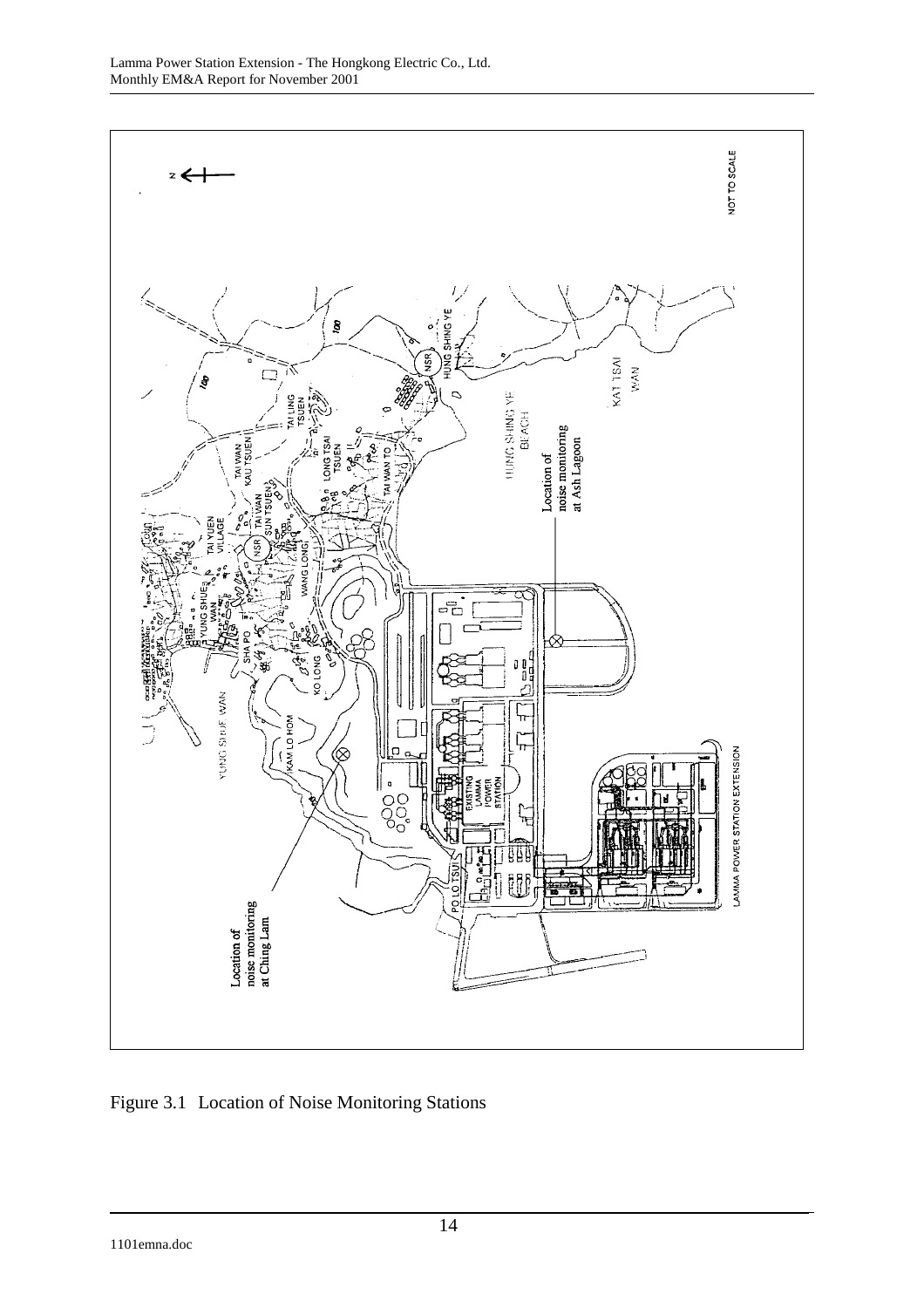# **4. WATER QUALITY MONITORING**

## **4.1 Monitoring Requirements**

Marine water quality monitoring at the monitoring locations adjacent to the dredging and filling operations for Lamma Extension was carried out by a monitoring consultant, HKPC. The purpose was to ensure that deterioration of water quality, if any, would be detected and that timely action could be taken to rectify the situation. The impact monitoring data were checked against the AL levels set out in the Baseline Monitoring Report (Construction Phase). As there were no activities for the laying of the gas pipeline in the reporting month, no water quality impact monitoring at the relevant stations was carried out.

## **4.2 Monitoring Locations**

A total of 12 water quality monitoring locations were selected. 7 Sensitive Receiver (SR) stations were chosen on the basis of their proximity to the dredging and filling operations, 5 Marine Control stations (C) as recommended in the EIA were selected to facilitate comparison of the water quality of the SR stations with ambient water quality conditions. Table 4.1 describes the locations of these monitoring stations. Their locations are shown in Figure 4.1.

| <b>Type</b>     | <b>Monitoring</b><br><b>Location</b> | <b>HK Metric</b><br>Grid E | <b>HK Metric</b><br><b>Grid N</b> |
|-----------------|--------------------------------------|----------------------------|-----------------------------------|
| Sensitive       | SR <sub>1</sub>                      | 830 224                    | 811 528                           |
| Receiver        | SR2                                  | 829 004                    | 810 903                           |
| <b>Stations</b> | SR <sub>3</sub>                      | 829 194<br>$(829166)^{1}$  | 808 600<br>$(808592)^{1}$         |
|                 | SR4                                  | 830 119                    | 808 650                           |
|                 | SR <sub>5</sub>                      | 830 386                    | 807 189                           |
|                 | SR6                                  | 829 977                    | 805 758                           |
|                 | SR7                                  | 829 566                    | 804 545                           |
| Marine          | C <sub>1</sub>                       | 830 542                    | 813 492                           |
| Control         | C <sub>2</sub>                       | 828 608                    | 813 492                           |
| Stations        | C <sub>3</sub>                       | 826 776                    | 809 978                           |
|                 | C <sub>4</sub>                       | 826 776                    | 806 464                           |
|                 | C <sub>5</sub>                       | 830 440                    | 802 186                           |

Table 4.1 Water Quality Monitoring Locations

*1. Due to the construction programme, the monitoring location SR3 was slightly shifted since the monitoring on 16th April 2001. EPD has verbally been informed of the shift of the monitoring location.*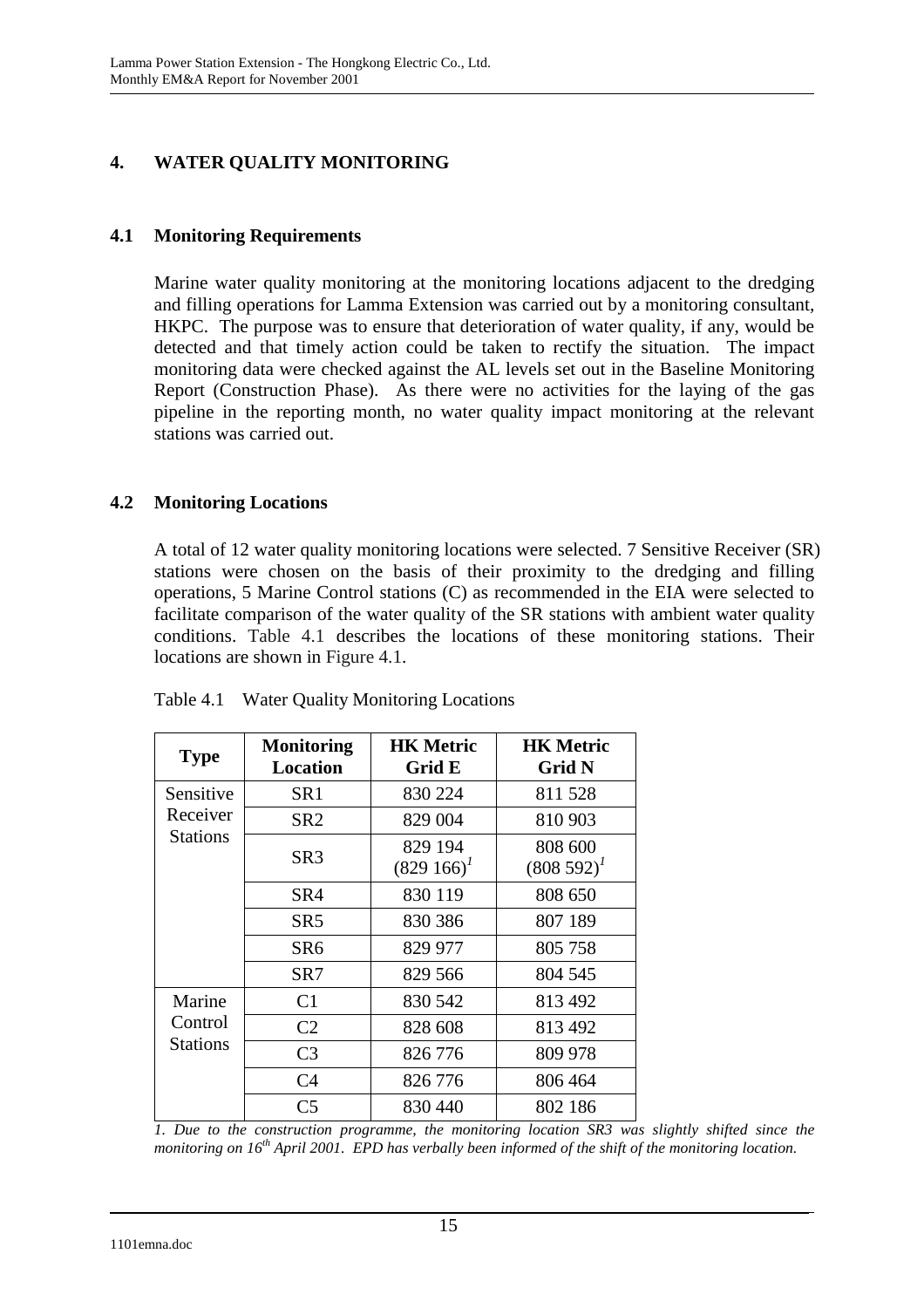# **4.3 Monitoring Equipment**

Table 4.2 summarizes the equipment used in the water-quality monitoring programme.

| Equipment                                | <b>Detection Limit</b>                                                                                                                                                                                                                                                                           |
|------------------------------------------|--------------------------------------------------------------------------------------------------------------------------------------------------------------------------------------------------------------------------------------------------------------------------------------------------|
| YSI 6820 Water<br><b>Quality Monitor</b> | Temperature: -5 to 50 <sup>0</sup> C; +/- 0.15 <sup>0</sup> C<br>Salinity: 0 to 70 ppt; $\pm$ /- 0.2 ppt<br>Dissolved Oxygen: 0 to $200\%$ ; +/- 0.5%<br>0 to 20 mg/L; $+/-$ 0.2 mg/L<br>Turbidity: 0 to 100 and 100 to 1000 NTU;<br>$+/-$ 5% of the range<br>pH: 0 to 14 units; $+/- 0.2$ units |
| Trimble NT200 GPS                        | Accuracy better than 3m                                                                                                                                                                                                                                                                          |
| Leica GS5                                | Accuracy better than 3m                                                                                                                                                                                                                                                                          |

Table 4.2 Water Quality Monitoring Equipment

## **4.4 Monitoring Parameters, Frequency and Duration**

Table 4.3 summarizes the monitoring parameters, frequencies and total duration of water quality monitoring. The monitoring schedule for reporting month is shown in Appendix D.

| <b>Monitoring</b><br><b>Stations</b>                                             | <b>Parameters</b>                                                                                                                                            | <b>Frequency</b>        | No. of<br><b>Depths</b>                  | No. of<br><b>Samples</b>                                    |
|----------------------------------------------------------------------------------|--------------------------------------------------------------------------------------------------------------------------------------------------------------|-------------------------|------------------------------------------|-------------------------------------------------------------|
| <b>Sensitive Receiver</b><br><b>Stations</b><br>SR1, SR2, SR4,<br>SR5, SR6 & SR7 | Depth, m<br>Temperature, <sup>o</sup> C<br>$\bullet$<br>Salinity, ppt<br>DO, mg/L<br>$\bullet$<br>DO Saturation,                                             | Three times<br>per week | 3<br>Surface,<br>Mid-Depth<br>and Bottom | $\mathcal{D}_{\mathcal{L}}$<br>Mid-ebb<br>and Mid-<br>flood |
| Marine Control<br><b>Stations</b><br>$C1, C2, C3, C4$ &<br>C <sub>5</sub>        | $\frac{0}{0}$<br>Turbidity, NTU<br>$\bullet$<br>SS, mg/L<br>$\bullet$<br>pH<br>Total inorganic<br>nitrogen, mg/L<br>Un-ionised<br>$\bullet$<br>ammonia, mg/L |                         |                                          |                                                             |

|  | Table 4.3 Water Quality Monitoring Parameters and Frequency |  |
|--|-------------------------------------------------------------|--|
|--|-------------------------------------------------------------|--|

For laboratory analysis of marine water samples collected at SR3, only SS parameter was measured.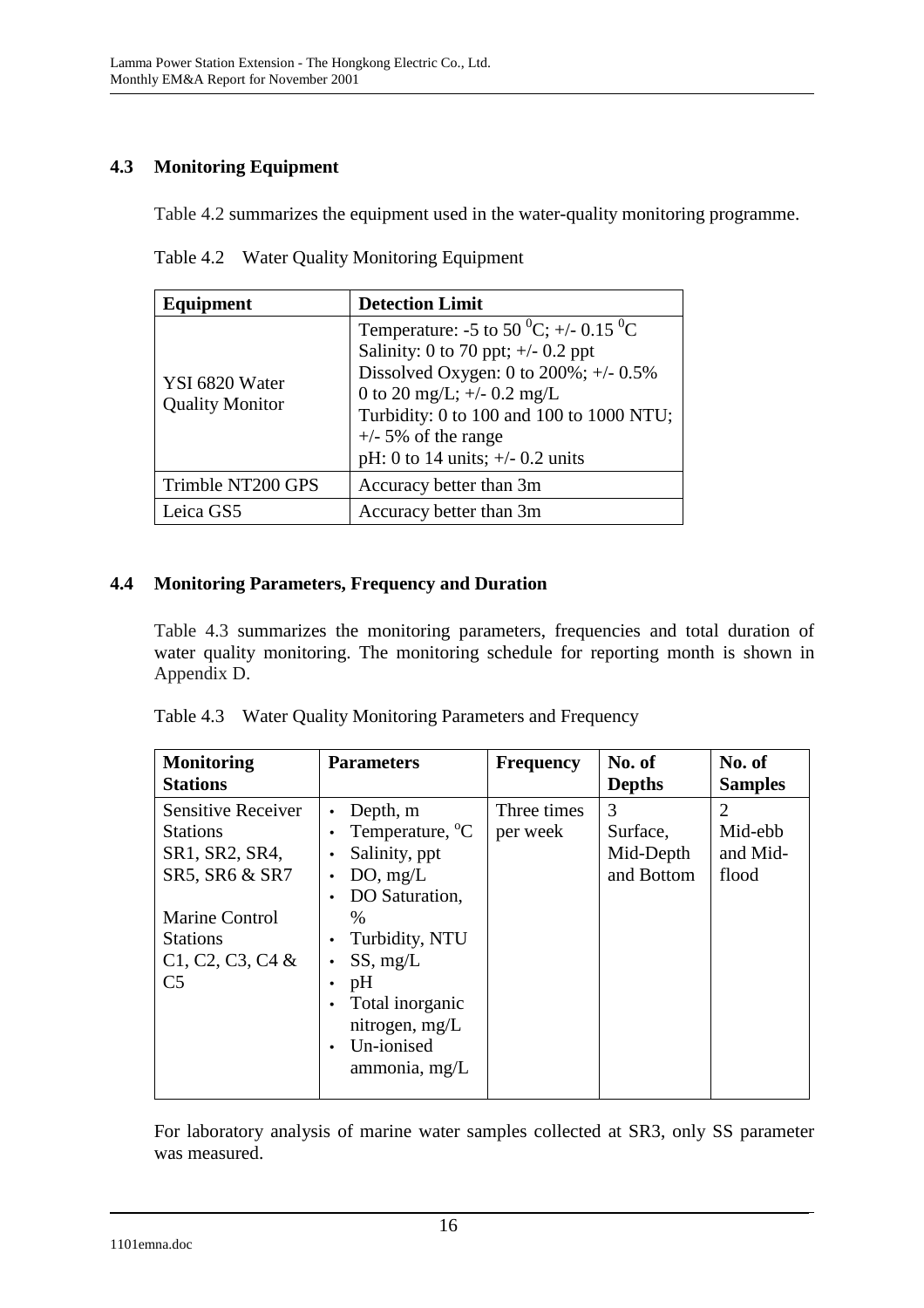# **4.5 Monitoring Procedures and Calibration Details**

### *Monitoring Procedures*

- The monitoring stations were accessed using survey boat to within 3m, guided by Differential Global Positioning System (DGPS).
- The depth of the monitoring location was measured using depth meter in order to determine the sampling depths. Afterwards, the water sampler was lowered into the water to the required depths of sampling. Upon reaching the pre-determined depth, a messenger to activate the sampler was then released to travel down the wire. The water sample was sealed within the sampler before retrieving.
- All in-situ measurements at each monitoring stations were taken at 3 water depths, where appropriate, namely 1m below water surface, mid-depth, and 1 meter from seabed, except where the water depth was less than 6m, the mid-depth measurement was omitted. If the water depth was less than 3m, only the middepth position was monitored.
- At each measurement/sampling depth, two consecutive measurements were taken. The probes were retrieved out of the water after the first measurement and then redeployed for the second measurement. Where the difference in the value between the first and the second readings of each set was more than 25% of the value of the first reading, the reading was discarded and further samplings were taken.
- The duplicate water samples for physical and chemical analysis were stored into a pre-labelled high-density polyethylene (HDPE) bottle pre-rinsed with the same water samples. The sample bottles were than packed in a cool-box (cooled to  $4^{\circ}C$ without being frozen) and delivered to a HOKLAS Laboratory for analysis upon the completion of each round of sampling.
- In addition, field information such as the general meteorological conditions and any observations regarding any significant activities in the vicinity of each monitoring location were also recorded. Major water pollution sources, if any, were identified and recorded.

### *Equipment Calibration*

The equipment deployed for in-situ measurement of marine water quality was calibrated before use. The methodologies for the calibration follow the instruction manuals provided by the corresponding manufacturers. The calibration records are shown in Appendix H.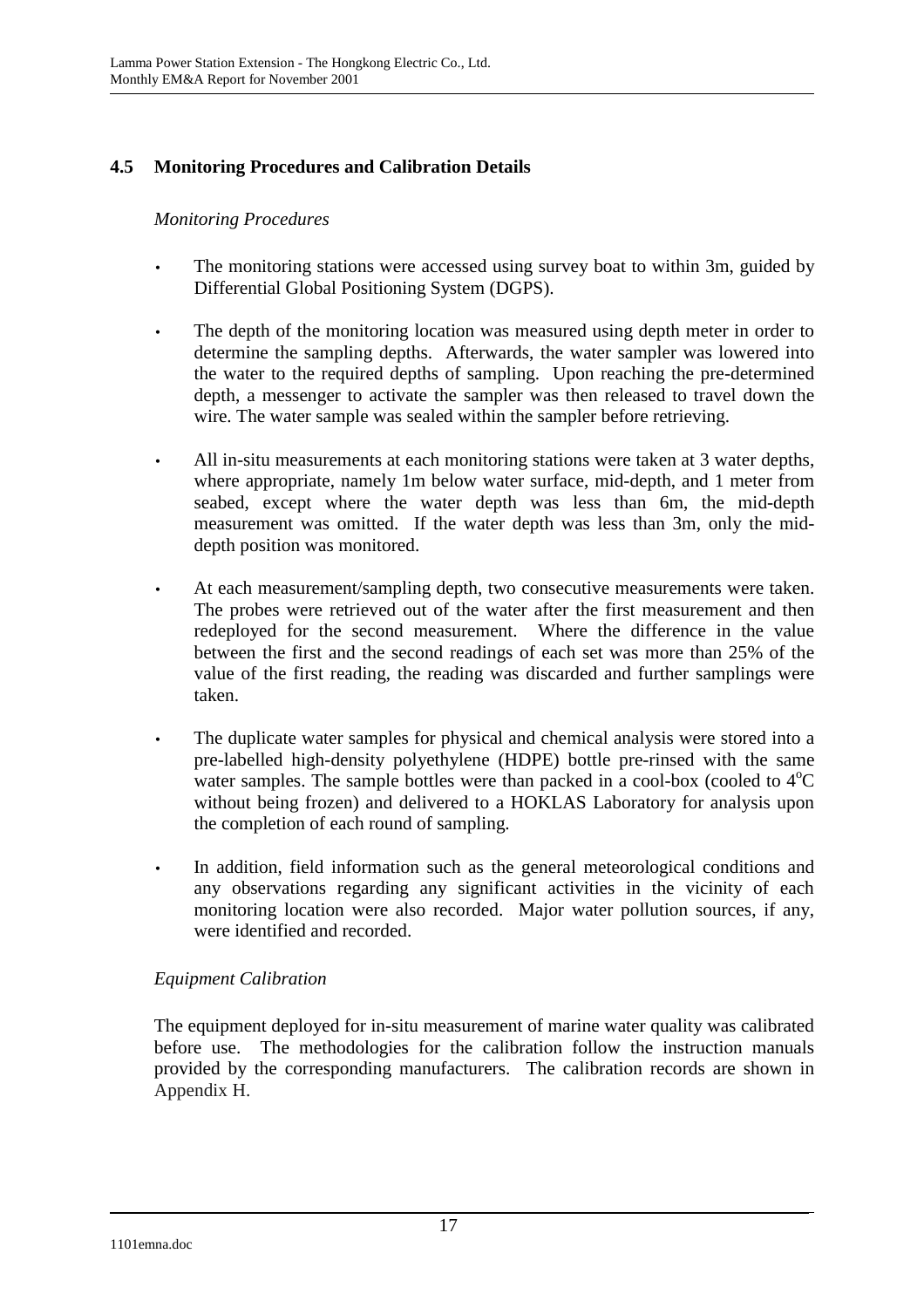## *Laboratory Analysis & QA/QC*

The collected marine water samples were analyzed for Suspended Solids, Total Inorganic Nitrogen and Unionized Ammonia with methodologies as summarized in Table 4.4.

|  |  |  |  |  | Table 4.4 Laboratory Analysis Methodologies of Marine Water Samples |
|--|--|--|--|--|---------------------------------------------------------------------|
|--|--|--|--|--|---------------------------------------------------------------------|

| <b>Parameter</b>           | <b>Method</b>                          | Limit of Reporting (mg/L) |
|----------------------------|----------------------------------------|---------------------------|
| <b>Suspended Solids</b>    | APHA 17 ed 2540 D                      | 1.0                       |
| Total Inorganic            | APHA 18 ed 4500 NO <sub>2</sub> B $\&$ | 0.01                      |
| Nitrogen                   | $NO3E + APHA$ 17ed 4500-               |                           |
|                            | NH <sub>3</sub> B, E                   |                           |
| <b>Ammoniacal Nitrogen</b> | APHA 17 ed 4500-NH <sub>3</sub> G      | 0.01                      |
| (Un-ionized                |                                        | (Limit of Reporting for   |
| Ammonia)                   |                                        | Ammoniacal Nitrogen) x    |
|                            |                                        | degree of ionization      |

Note: The determination of unionized ammonia was based on the articles entitled "Aqueous Ammonia Equilibrium Calculation: Effect of pH and Temperature" and "Ionization of Ammonia in Seawater: Effects of Temperature, pH and Salinity" which was accepted by EPD.

In order to ensure that the laboratory analysis works were carried out properly, stringent QA/QC procedures (which includes the sample preparation as well as the subsequent instrumentation analysis) were followed. According to the requirements stipulated in the EM&A Manual, QA/QC requirements for laboratory testing include:

- 1) "Blind" duplicate samples analysis of 10% collected marine water samples; and
- 2) in-house QA/QC procedures of the testing laboratory (this includes the use of blank, batch duplicates, quality control samples and matrix spike recovery test).

Blind Duplicate:

In order to cross check the precision of the measurement results obtained from the laboratory analysis, "blind" duplicate samples of 10% of the collected marine water samples were analysed alongside the normal samples. The sample codes for the "blind" duplicates were determined by the sampling team and are not identifiable by the laboratory. The results of the "blind" duplicate samples are summarized in Appendix H.

In accordance with the QA/QC procedures of Environmental Management Laboratory of HKPC, QA/QC procedures were conducted for at least 5% of samples. A total of 858 sets of samples (for Total Inorganic Nitrogen and Unionized Ammonia) and 936 sets of samples (for Suspended Solids analysis) were received during the marine monitoring period including both ebb and flood tides. Therefore at least 5% laboratory blanks, batch duplicates, quality control samples and recovery tests for each parameter were conducted. The acceptance criteria are outlined in each type of Quality Control data.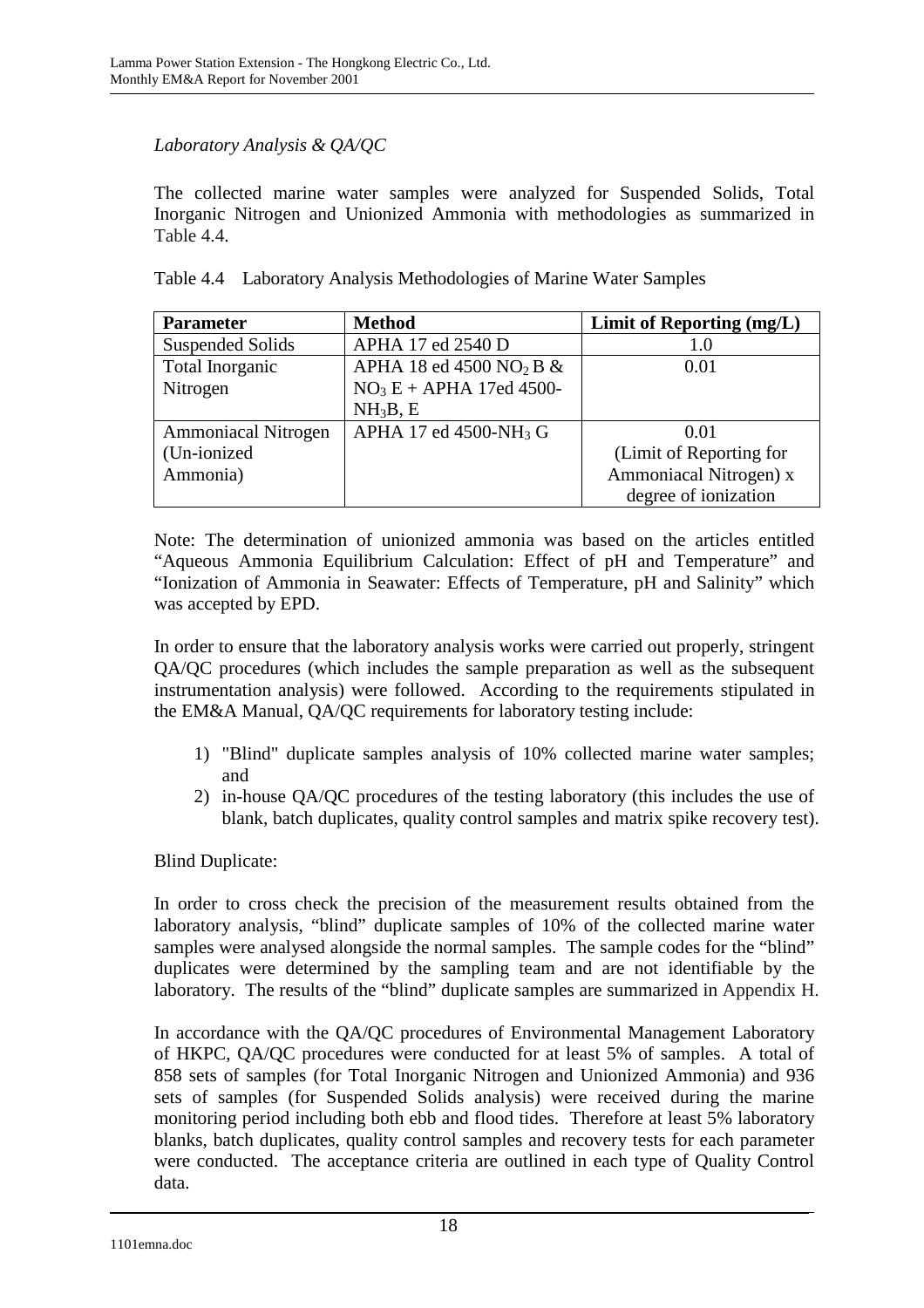### Blank:

A laboratory blank is an analyte free matrix to which all reagents are added in the same volumes or proportions as used in the standard sample preparation to monitor contamination introduced in laboratory. The acceptance criterion for laboratory blank in Environmental Management Division (EMD) Laboratory of HKPC stipulated in EMD Quality Manual is less than the detection limit. All the laboratory blank values and acceptance criterion of the following testing parameter are summarized in Appendix H.

- Suspended Solids
- Unionized Ammonia
- Total Inorganic Nitrogen

## Batch Duplicate:

Batch duplicate is an intra-laboratory split sample randomly selected from the sample batch to monitor the method precision in a given matrix. The acceptance limit of duplicate values of the following testing parameters and their duplicate results are summarized in Appendix H.

- Suspended Solids
- Unionized Ammonia
- Total Inorganic Nitrogen

### Quality Control Sample:

The quality control sample is the analysis of a material with a known concentration of contaminants to determine the accuracy of results in a given matrix. The quality control samples are not applicable to all testing parameters due to the constraints of the testing parameters. The quality control samples results for the following testing parameters are shown in Appendix H.

- Unionized Ammonia
- Total Inorganic Nitrogen

Quality control sample testing is not applicable to the testing of Suspended Solids.

### Matrix Spike:

Matrix spike is an intra-laboratory split of a digested sample spiked with target known concentration analyte to determine method bias in a given matrix. The matrix spike is applicable to the following tests:

• Unionized Ammonia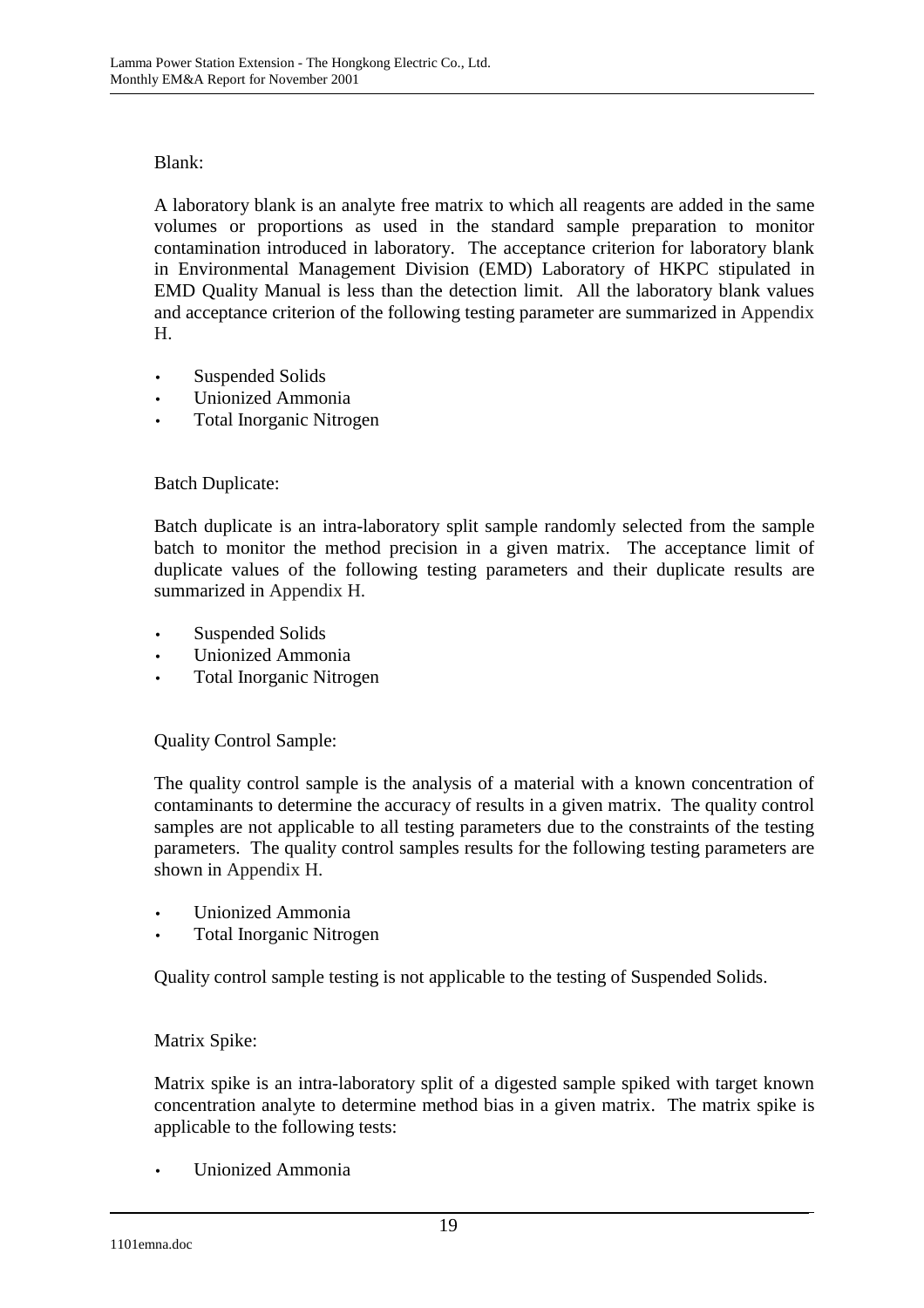• Total Inorganic Nitrogen

Matrix spike testing is not applicable to testing of Suspended Solids. The matrix spike samples results are shown in Appendix H.

The QA/QC results in Appendix H indicated that the laboratory analysis works of the collected marine water samples were properly carried out and the measurement results obtained were valid in accordance with the Hong Kong Laboratory Accreditation Scheme (HOKLAS) requirements. On the other hand, the "blind" duplicate measurement results indicated that the precision of the measurements for Suspended Solids, Total Inorganic Nitrogen and Unionized Ammonia are in compliance with the HOKLAS requirements.

### **4.6 Results and Observations**

Marine water monitoring was conducted as scheduled in the reporting month. All monitoring data and graphical presentation of the monitoring results are provided in Appendix G. Key findings and observations are provided in the following tables:

| No. of Exceedances<br>Monitoring |                               |                  | <b>Investigation Findings</b>                                                                                                                                                                                                                                                                                                                                                                                                                                                                                                                                                                                                                                                                                |
|----------------------------------|-------------------------------|------------------|--------------------------------------------------------------------------------------------------------------------------------------------------------------------------------------------------------------------------------------------------------------------------------------------------------------------------------------------------------------------------------------------------------------------------------------------------------------------------------------------------------------------------------------------------------------------------------------------------------------------------------------------------------------------------------------------------------------|
| <b>Dates</b>                     | <b>Action Level</b>           | Limit Level      | (if any)                                                                                                                                                                                                                                                                                                                                                                                                                                                                                                                                                                                                                                                                                                     |
| $2nd$ November                   | $\overline{0}$                | $\overline{0}$   | N. A.                                                                                                                                                                                                                                                                                                                                                                                                                                                                                                                                                                                                                                                                                                        |
| $5th$ November                   | $\boldsymbol{0}$              | $\mathbf{0}$     | N. A.                                                                                                                                                                                                                                                                                                                                                                                                                                                                                                                                                                                                                                                                                                        |
| $7th$ November                   | $\boldsymbol{0}$              | $\boldsymbol{0}$ | N. A.                                                                                                                                                                                                                                                                                                                                                                                                                                                                                                                                                                                                                                                                                                        |
| $9th$ November                   | $\Omega$                      | $\Omega$         | N. A.                                                                                                                                                                                                                                                                                                                                                                                                                                                                                                                                                                                                                                                                                                        |
| $12^{th}$ November               | $\boldsymbol{0}$              | $\boldsymbol{0}$ | N. A.                                                                                                                                                                                                                                                                                                                                                                                                                                                                                                                                                                                                                                                                                                        |
| $14th$ November                  | 1<br>(SR7 during ebb<br>tide) | $\Omega$         | Not related to site activities. Based on the<br>observation made by the sampling team, no<br>noticeable sediment plume migration from the<br>direction of the site to the sampling location was<br>observed. Moreover, there was no dredging or sand<br>filling activity on-site during the said exceedance.<br>Besides, the measurement result at SR5 and SR6<br>(which is located between the site and SR7) were<br>lower than the said exceedance therefore the<br>elevated result at SR7 was considered not relevant<br>to the site activities. Furthermore, the measurement<br>result at the same location during the following<br>session (PM) of the same sampling day was below<br>the action level. |
| $16th$ November                  | $\mathbf{0}$                  | $\Omega$         | N. A.                                                                                                                                                                                                                                                                                                                                                                                                                                                                                                                                                                                                                                                                                                        |
| $20th$ November                  | $\overline{0}$                | $\mathbf{0}$     | N. A.                                                                                                                                                                                                                                                                                                                                                                                                                                                                                                                                                                                                                                                                                                        |
| $22nd$ November                  | $\overline{0}$                | $\mathbf{0}$     | N. A.                                                                                                                                                                                                                                                                                                                                                                                                                                                                                                                                                                                                                                                                                                        |
| $24th$ November                  | $\boldsymbol{0}$              | $\mathbf{0}$     | N. A.                                                                                                                                                                                                                                                                                                                                                                                                                                                                                                                                                                                                                                                                                                        |

Summary of Exceedances in Turbidity (Depth Average) in November 2001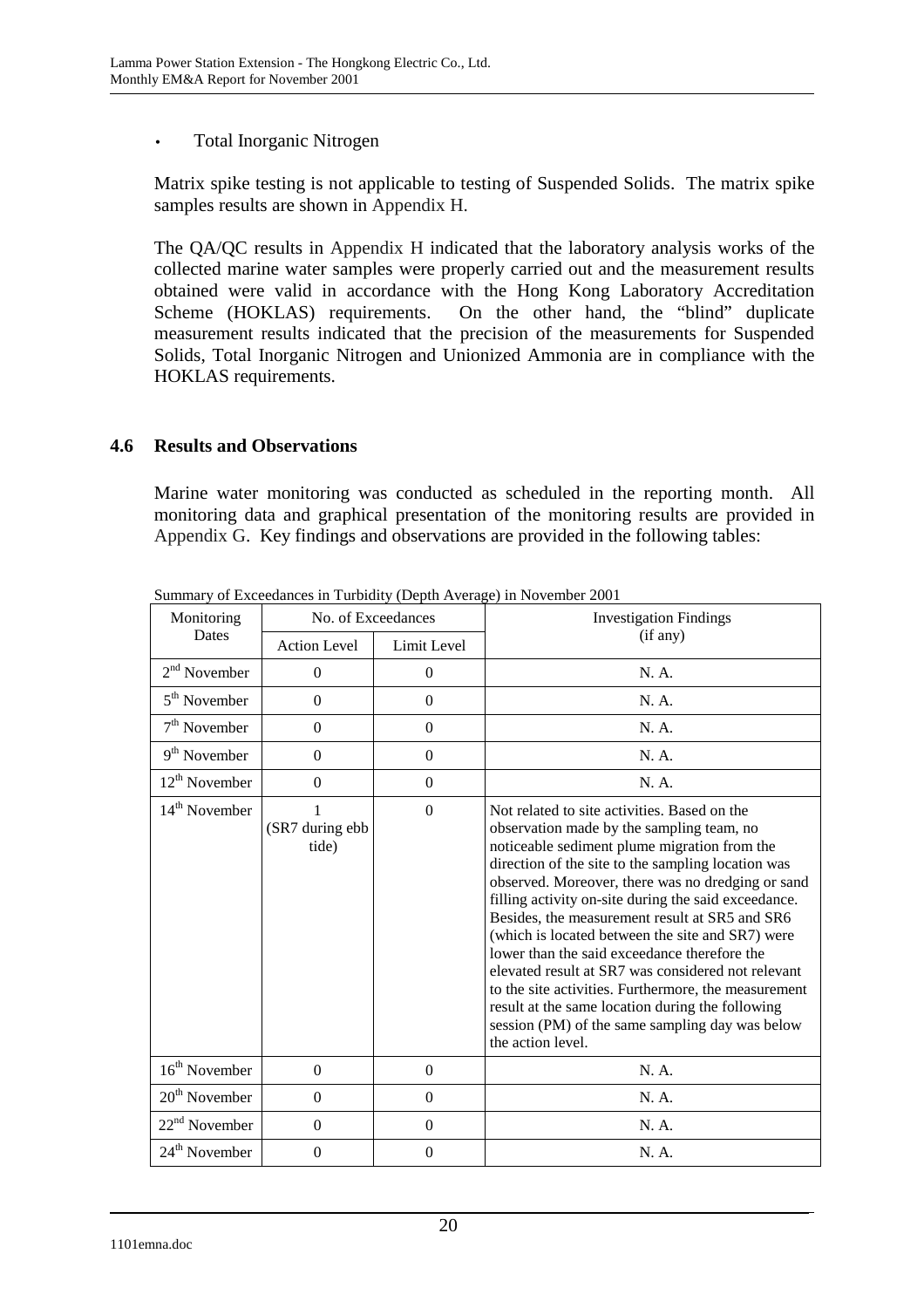| Monitoring                |                                                          | No. of Exceedances | <b>Investigation Findings</b>                                                                                                                                                                                                                                                                                                                                                                                                                                                                                                                                                                                                                                                                                                                                                                                                                                                                |
|---------------------------|----------------------------------------------------------|--------------------|----------------------------------------------------------------------------------------------------------------------------------------------------------------------------------------------------------------------------------------------------------------------------------------------------------------------------------------------------------------------------------------------------------------------------------------------------------------------------------------------------------------------------------------------------------------------------------------------------------------------------------------------------------------------------------------------------------------------------------------------------------------------------------------------------------------------------------------------------------------------------------------------|
| Dates                     | <b>Action Level</b>                                      | Limit Level        | (if any)                                                                                                                                                                                                                                                                                                                                                                                                                                                                                                                                                                                                                                                                                                                                                                                                                                                                                     |
| $26th$ November           | $\Omega$                                                 | $\overline{0}$     | N. A.                                                                                                                                                                                                                                                                                                                                                                                                                                                                                                                                                                                                                                                                                                                                                                                                                                                                                        |
| 28 <sup>th</sup> November | $\Omega$                                                 | $\theta$           | N. A.                                                                                                                                                                                                                                                                                                                                                                                                                                                                                                                                                                                                                                                                                                                                                                                                                                                                                        |
| $30th$ November           | $\mathfrak{D}$<br>(SR1 and SR6)<br>during flood<br>tide) | $\theta$           | Not related to site activities. Based on the<br>observation made by the sampling team, no<br>noticeable sediment plume migration from the<br>direction of the site to the sampling locations were<br>observed. Moreover, there was no dredging or sand<br>filling activity on-site during the said exceedances.<br>On the other hand, it was found that the<br>measurement result at SR2 (which is located<br>between SR1 and the site) was lower than the action<br>level therefore it was considered that elevated<br>measurement at SR1 during flood tide was not<br>related to the site activities. Besides, SR6 was<br>located at the upstream to the site during the course<br>of sampling while the marine water flowing from<br>South to North. Hence, the elevated measurement<br>results might be due to the occasional background<br>fluctuation rather than the site activities. |

#### Summary of Exceedances in Suspended Solids (Depth Average) in November 2001

| Monitoring     |                                 | Number of Exceedances      | <b>Investigation Findings</b>                                                                                                                                                                                                                                                                                                                                                                                                                                                                                                                                                                                                                                                                                                                                                                                                   |
|----------------|---------------------------------|----------------------------|---------------------------------------------------------------------------------------------------------------------------------------------------------------------------------------------------------------------------------------------------------------------------------------------------------------------------------------------------------------------------------------------------------------------------------------------------------------------------------------------------------------------------------------------------------------------------------------------------------------------------------------------------------------------------------------------------------------------------------------------------------------------------------------------------------------------------------|
| Dates          | <b>Action Level</b>             | Limit Level                | (if any)                                                                                                                                                                                                                                                                                                                                                                                                                                                                                                                                                                                                                                                                                                                                                                                                                        |
| $2nd$ November | (SR6 during<br>ebb tide)        | $\mathbf{0}$               | Not related to site activities. Based on the<br>observation made by the sampling team, no<br>sediment plume migration from the direction of site<br>to the sampling location was observed. Moreover,<br>the dredging volume was greatly reduced on that<br>day and there was no sand filling activity on-site<br>during the said exceedance. Furthermore, the<br>measurement result at the same location during the<br>PM session of the same sampling day was below the<br>action level. Hence, the elevated result might be<br>due to the occasional background fluctuation rather<br>than the site activities.                                                                                                                                                                                                               |
| $5th$ November | 1<br>(SR6 during<br>flood tide) | (SR4 during<br>flood tide) | Not related to site activities. Based on the<br>observation made by the sampling team, no<br>sediment plume migration from the direction of site<br>to the sampling location was observed. Moreover,<br>there was no dredging or sand filling activity on-site<br>during the said exceedances. For the exceedance at<br>SR4 during flood tide, the measurement result<br>during the PM session of the same sampling day<br>was below the action level. In view of this, the said<br>exceedance might be due to background fluctuation.<br>Besides, SR6 was located at the upstream to the site<br>during the course of sampling while the marine<br>water flowing from South to North. Therefore, the<br>elevated SS result at SR6 might be due to the<br>occasional background fluctuation rather than the<br>site activities. |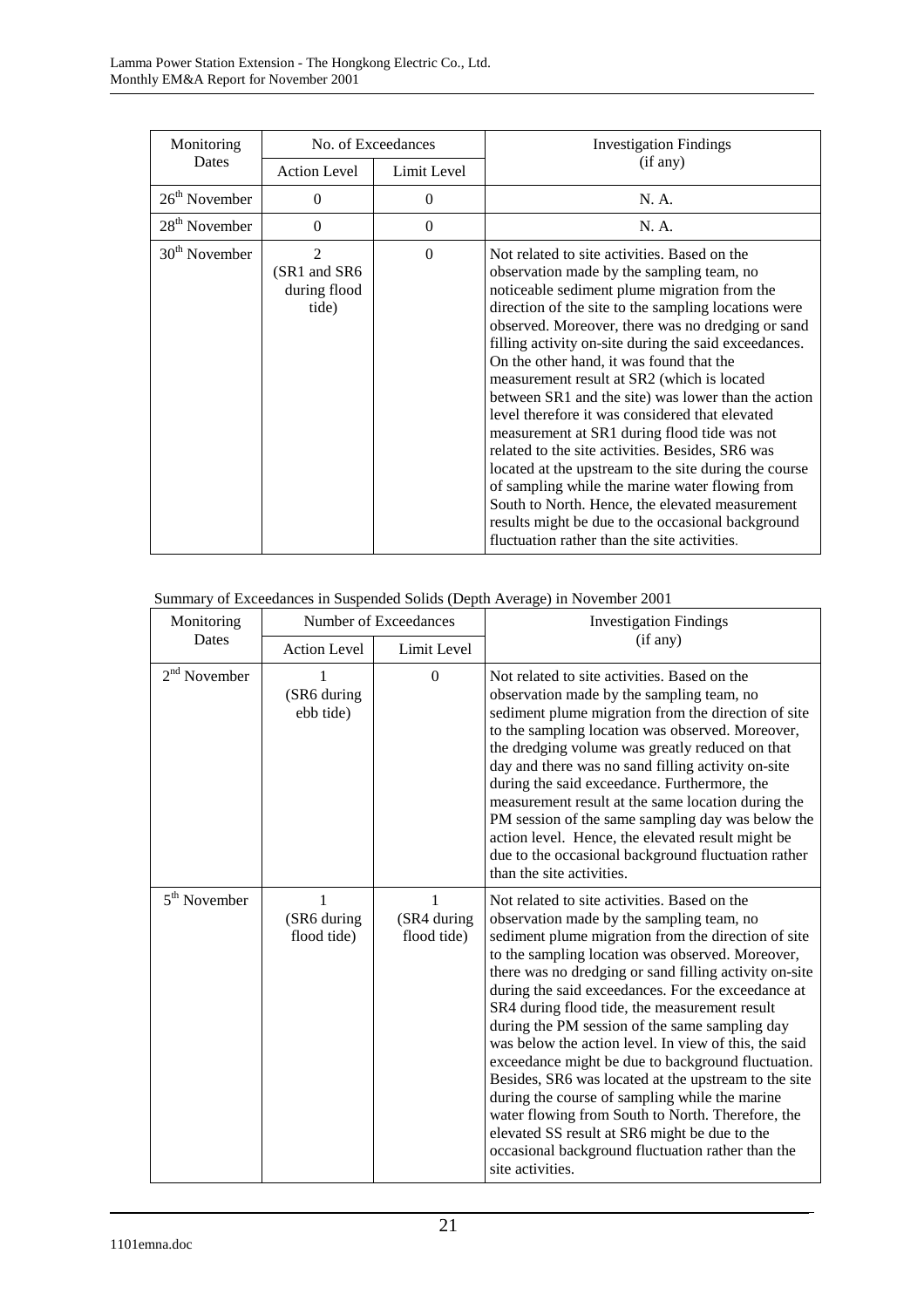| Monitoring<br>Dates       |                                                                          | Number of Exceedances           | <b>Investigation Findings</b><br>(if any)                                                                                                                                                                                                                                                                                                                                                                                                                                                                                                                                                                                                                                                                                                                                                      |
|---------------------------|--------------------------------------------------------------------------|---------------------------------|------------------------------------------------------------------------------------------------------------------------------------------------------------------------------------------------------------------------------------------------------------------------------------------------------------------------------------------------------------------------------------------------------------------------------------------------------------------------------------------------------------------------------------------------------------------------------------------------------------------------------------------------------------------------------------------------------------------------------------------------------------------------------------------------|
|                           | <b>Action Level</b>                                                      | Limit Level                     |                                                                                                                                                                                                                                                                                                                                                                                                                                                                                                                                                                                                                                                                                                                                                                                                |
| $7th$ November            | $\boldsymbol{0}$                                                         | 1<br>(SR5 during<br>flood tide) | Not related to site activities. Based on the<br>observation made by the sampling team, no<br>sediment plume migration from the direction of site<br>to the sampling location was observed. Moreover,<br>there was no dredging or sand filling activity on-site<br>during the said exceedance. Besides, SR5 was<br>located at the upstream to the site during the course<br>of sampling while the marine water flowing from<br>South to North. Therefore, the elevated SS result<br>might be due to the occasional background<br>fluctuation rather than the site activities.                                                                                                                                                                                                                   |
| $9th$ November            | $\boldsymbol{0}$                                                         | $\overline{0}$                  | N. A.                                                                                                                                                                                                                                                                                                                                                                                                                                                                                                                                                                                                                                                                                                                                                                                          |
| $12^{th}$ November        | $\boldsymbol{0}$                                                         | 1<br>(SR6 during<br>flood tide) | Not related to site activities. Based on the<br>observation made by the sampling team, no<br>sediment plume migration from the direction of site<br>to the sampling location was observed. Moreover,<br>there was no dredging or sand filling activity on-site<br>during the said exceedance. Besides, SR6 was<br>located at the upstream to the site during the course<br>of sampling while the marine water flowing from<br>South to North. Therefore, the elevated SS result<br>might be due to the occasional background<br>fluctuation rather than the site activities.                                                                                                                                                                                                                   |
| $14th$ November           | $\overline{2}$<br>(SR1 during<br>flood tide &<br>SR7 during<br>ebb tide) | $\overline{0}$                  | Not related to site activities. Based on the<br>observation made by the sampling team, no<br>noticeable sediment plume migration from the<br>direction of the site to the sampling location was<br>observed. Moreover, there was no dredging or sand<br>filling activity on-site during the said exceedances.<br>Besides, the measurement result at SR7 during the<br>PM session of the same sampling day was below the<br>action level. In view of this, the said exceedance<br>might be due to background fluctuation. For the<br>exceedance at SR1 during flood tide, since<br>measurement result at SR2 (which is located<br>between the site and SR1) was lower than the action<br>level, therefore the elevated result at SR1 was also<br>considered not relevant to the site activities |
| $16th$ November           | $\boldsymbol{0}$                                                         | $\boldsymbol{0}$                | N. A.                                                                                                                                                                                                                                                                                                                                                                                                                                                                                                                                                                                                                                                                                                                                                                                          |
| $20th$ November           | $\boldsymbol{0}$                                                         | $\boldsymbol{0}$                | N. A.                                                                                                                                                                                                                                                                                                                                                                                                                                                                                                                                                                                                                                                                                                                                                                                          |
| 22 <sup>nd</sup> November | $\boldsymbol{0}$                                                         | $\boldsymbol{0}$                | N. A.                                                                                                                                                                                                                                                                                                                                                                                                                                                                                                                                                                                                                                                                                                                                                                                          |
| 24 <sup>th</sup> November | $\boldsymbol{0}$                                                         | $\boldsymbol{0}$                | N. A.                                                                                                                                                                                                                                                                                                                                                                                                                                                                                                                                                                                                                                                                                                                                                                                          |
| 26 <sup>th</sup> November | $\boldsymbol{0}$                                                         | $\boldsymbol{0}$                | N. A.                                                                                                                                                                                                                                                                                                                                                                                                                                                                                                                                                                                                                                                                                                                                                                                          |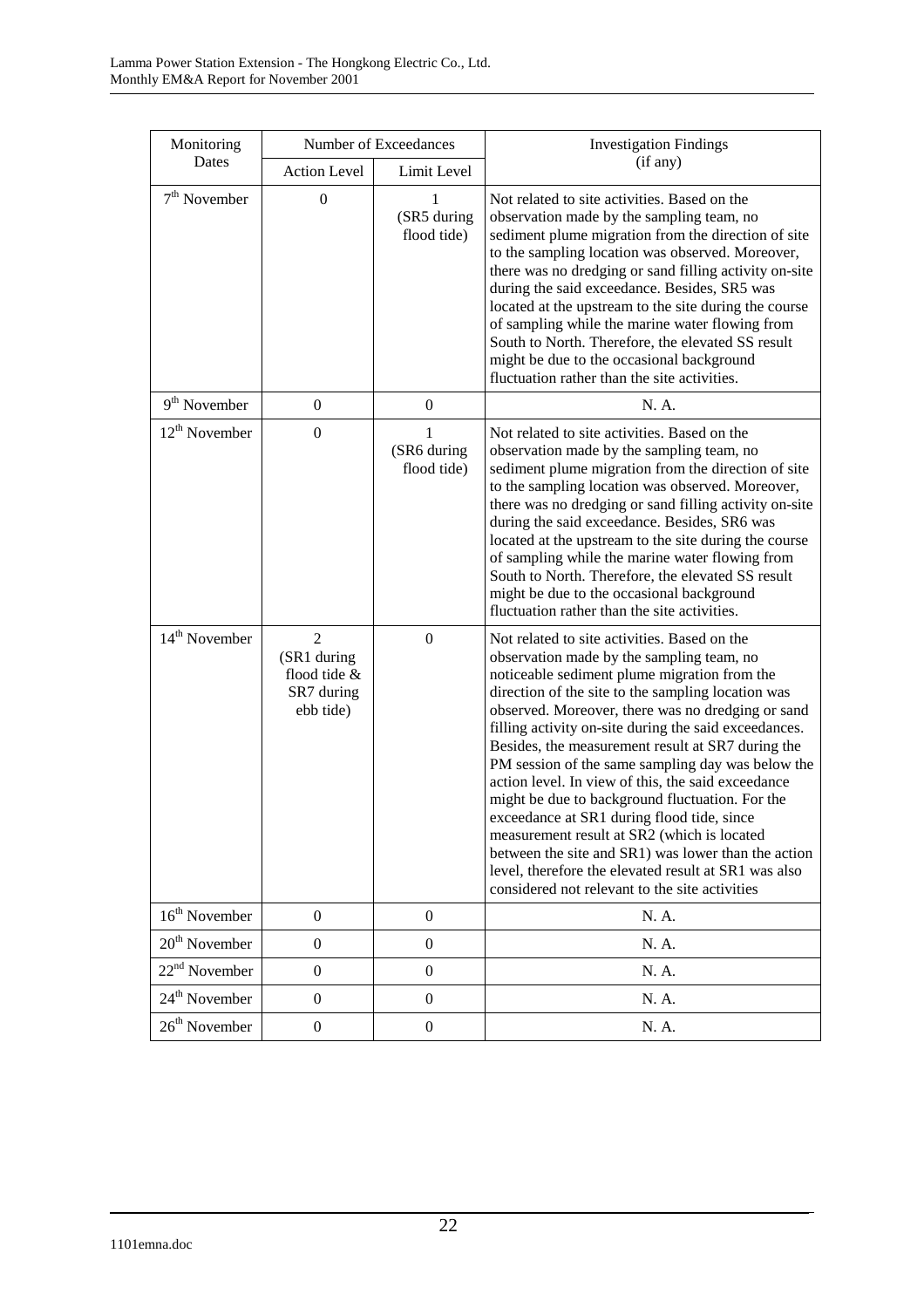| Monitoring      |                            | Number of Exceedances | <b>Investigation Findings</b>                                                                                                                                                                                                                                                                                                                                                                                                                                                                                       |
|-----------------|----------------------------|-----------------------|---------------------------------------------------------------------------------------------------------------------------------------------------------------------------------------------------------------------------------------------------------------------------------------------------------------------------------------------------------------------------------------------------------------------------------------------------------------------------------------------------------------------|
| Dates           | <b>Action Level</b>        | Limit Level           | (if any)                                                                                                                                                                                                                                                                                                                                                                                                                                                                                                            |
| $28th$ November | (SR7 during ebb<br>tide)   | $\Omega$              | Not related to site activities. Based on the<br>observation made by the sampling team, no<br>noticeable sediment plume migration from the<br>direction of the site to the sampling location was<br>observed. Moreover, there was no dredging or sand<br>filling activity on-site during the said exceedance.<br>Besides, the measurement result at SR7 during the<br>PM session of the same sampling day was below the<br>action level. Therefore, the said exceedance might<br>be due to background fluctuation.   |
| $30th$ November | (SR6 during<br>flood tide) | $\Omega$              | Not related to site activities. Based on the<br>observation made by the sampling team, no<br>sediment plume migration from the direction of site<br>to the sampling location was observed. Moreover,<br>there was no dredging or sand filling activity on-site<br>during the said exceedance. Besides, SR6 was<br>located at the upstream to the site during the course<br>of sampling. Therefore, the elevated result might be<br>due to the occasional background fluctuation rather<br>than the site activities. |

There were nine cases (9) of Action Level exceedance and three (3) cases of Limit Level exceedance for water quality in the reporting month. 9 out of 12 cases of action/limit level exceedance were contributed by SS while 3 cases by Turbidity. For these exceedances, comprehensive investigations have been carried out. It was found that no noticeable sediment plume migration from the direction of the site to the sampling location was observed. Hence, all of these exceedances were considered not related to site activities and have been explained to the satisfaction of EPD. No further action was required. Nevertheless, EPD, IEC and the construction contractor have been informed of the exceedances accordingly as per the requirements of the EM&A Manual.

There was no AL exceedance recorded for Dissolved Oxygen (Bottom) and and Dissolved Oxygen (Surface & Middle) for the monitoring month. Further, all measurement results of TIN and  $NH<sub>3</sub>$  were below the maximum level of TIN and  $NH<sub>3</sub>$  collected at EPD's monitoring stations in the vicinity during the past five years.

It was agreed by EPD that both  $NH<sub>3</sub>-N$  and TIN would be monitored throughout the dredging phase and for at least one month upon completion of dredging. As the dredging work was completed on  $3<sup>rd</sup>$  November 2001, monitoring of NH<sub>3</sub>-N and TIN would be stopped from 4<sup>th</sup> December 2001 onward.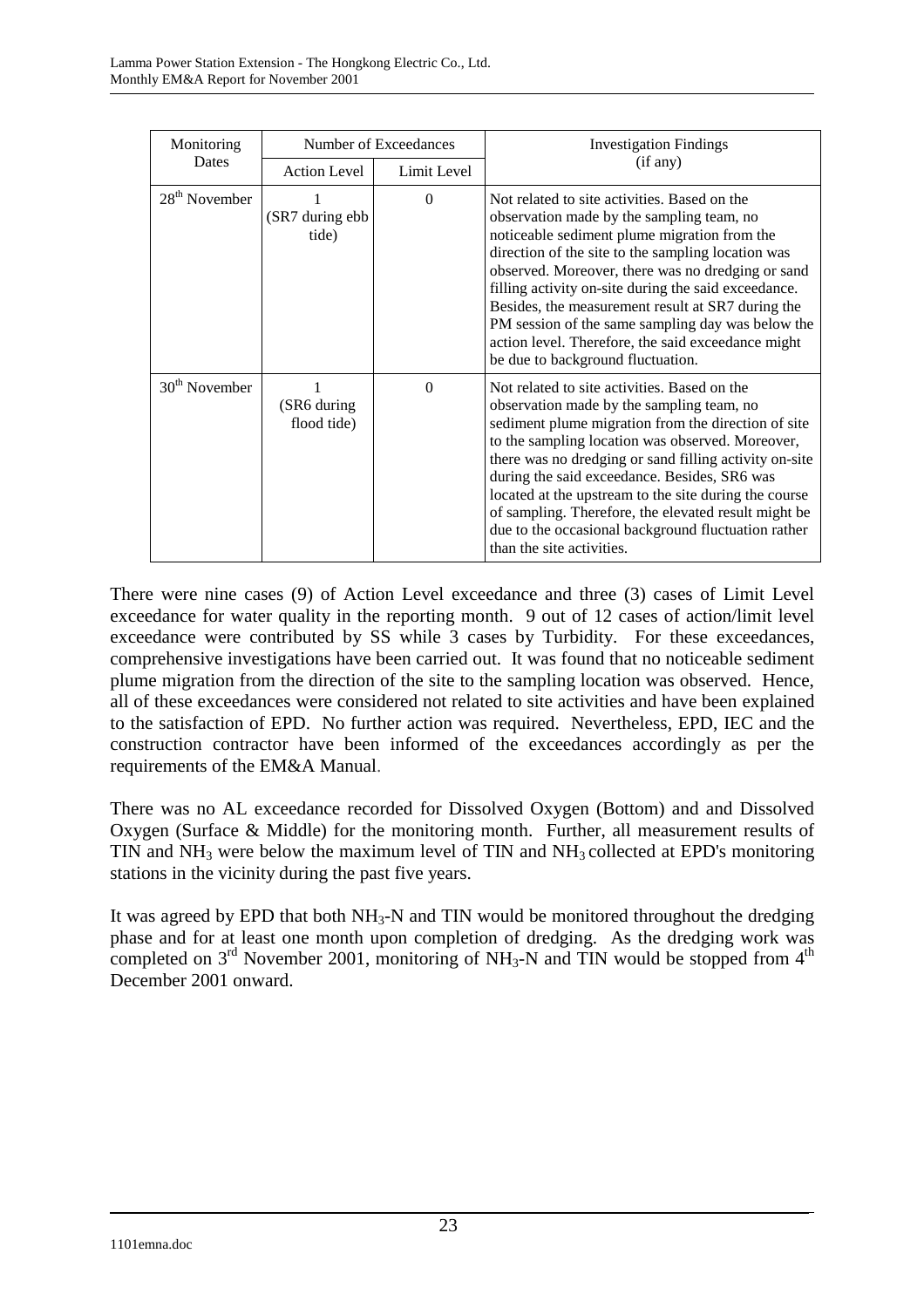

Figure 4.1 Location of Water Quality Monitoring Stations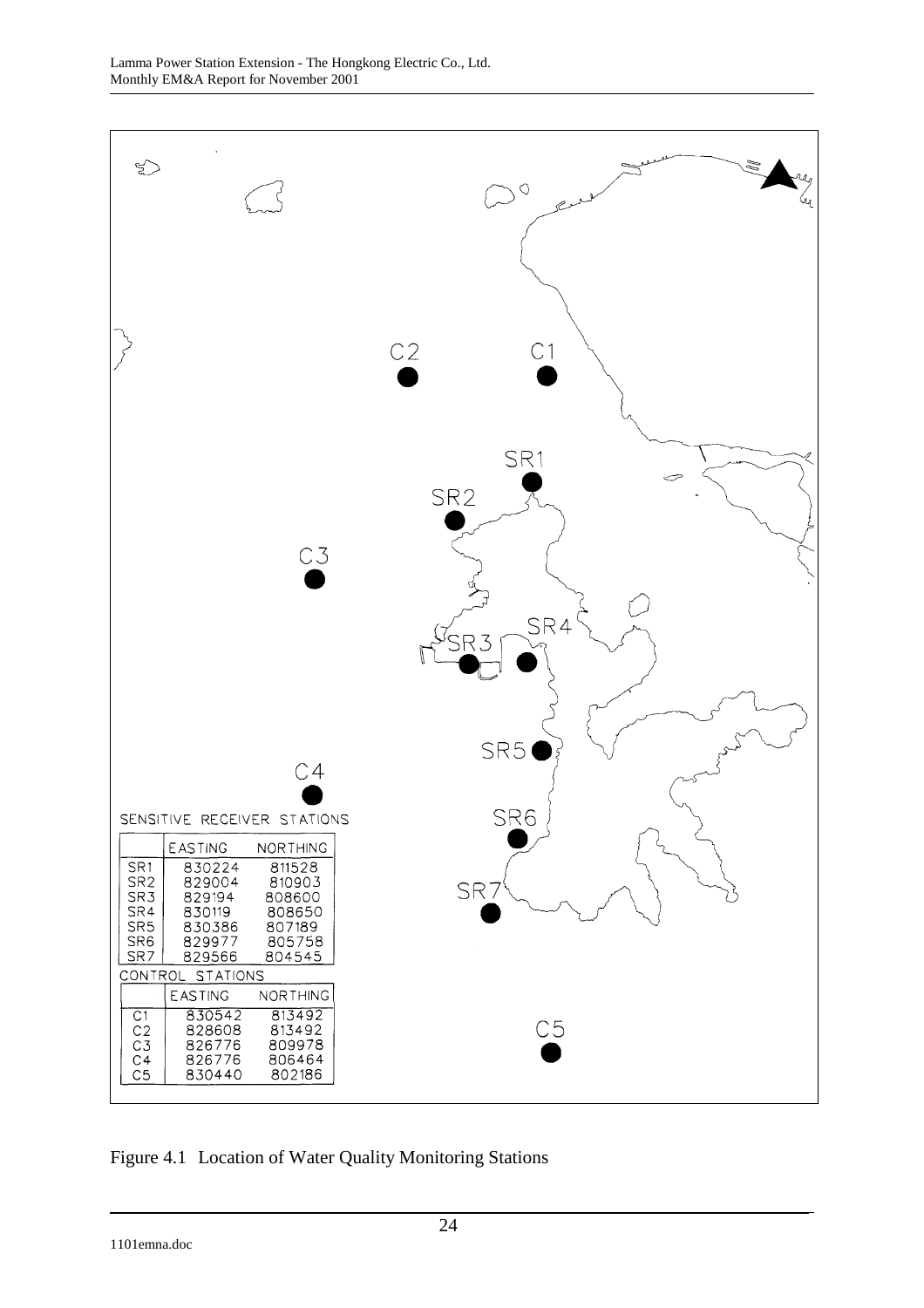# **5. ENVIRONMENTAL AUDIT**

### **5.1 Review of Environmental Monitoring Procedures**

The environmental monitoring procedures were regularly reviewed by the Environmental Team. No modification to the existing monitoring procedures was recommended.

## **5.2 Assessment of Environmental Monitoring Results**

*Monitoring results for Air Quality, Noise and Water Quality* 

The environmental monitoring results for Air Quality, Noise and Water Quality in November 2001 presented in sections 2,3 and 4 respectively are summarized in Table 5.1.

| <b>Item</b>    | <b>Parameter</b>                                                                                | <b>Monitoring</b>        | No. of        |                       | <b>Event/Action Plan</b>                                  |
|----------------|-------------------------------------------------------------------------------------------------|--------------------------|---------------|-----------------------|-----------------------------------------------------------|
|                | <b>Monitored</b>                                                                                | <b>Period</b>            |               | <b>Exceedances In</b> | <b>Implementation Status</b>                              |
|                |                                                                                                 |                          | <b>Action</b> | Limit                 | and Results                                               |
|                |                                                                                                 |                          | Level         | Level                 |                                                           |
| Air            |                                                                                                 |                          |               |                       |                                                           |
| $\mathbf{1}$   | <b>Ambient TSP</b><br>$(24$ -hour)                                                              | 01/11/01<br>30/11/01     | $\Omega$      | $\Omega$              |                                                           |
| $\overline{2}$ | <b>Ambient TSP</b><br>$(1-hour)$                                                                | $01/11/01$ -<br>30/11/01 | $\Omega$      | $\overline{0}$        |                                                           |
| Noise          |                                                                                                 |                          |               |                       |                                                           |
| $\mathbf{1}$   | Noise level at the<br>critical NSR's<br>predicted by the<br>noise alarm<br>monitoring<br>system | 01/11/01<br>30/11/01     | $\Omega$      | $\Omega$              |                                                           |
| $\mathfrak{D}$ | Manual noise<br>monitoring at the<br>Pak Kok Tsui<br>residences                                 | 01/11/01<br>30/11/01     | NA            | <b>NA</b>             | Construction of transmission<br>system not yet commenced. |
| Water          |                                                                                                 |                          |               |                       |                                                           |
| 1              | DO.<br>(Surface $&$<br>Middle)                                                                  | $01/11/01 -$<br>30/11/01 | $\Omega$      | $\Omega$              |                                                           |
| $\mathfrak{D}$ | DO (Bottom)                                                                                     | 01/11/01<br>30/00/01     | $\mathbf{0}$  | $\overline{0}$        |                                                           |

|  |  |  |  | Table 5.1 Summary of AL Level Exceedances on Monitoring Parameters |
|--|--|--|--|--------------------------------------------------------------------|
|--|--|--|--|--------------------------------------------------------------------|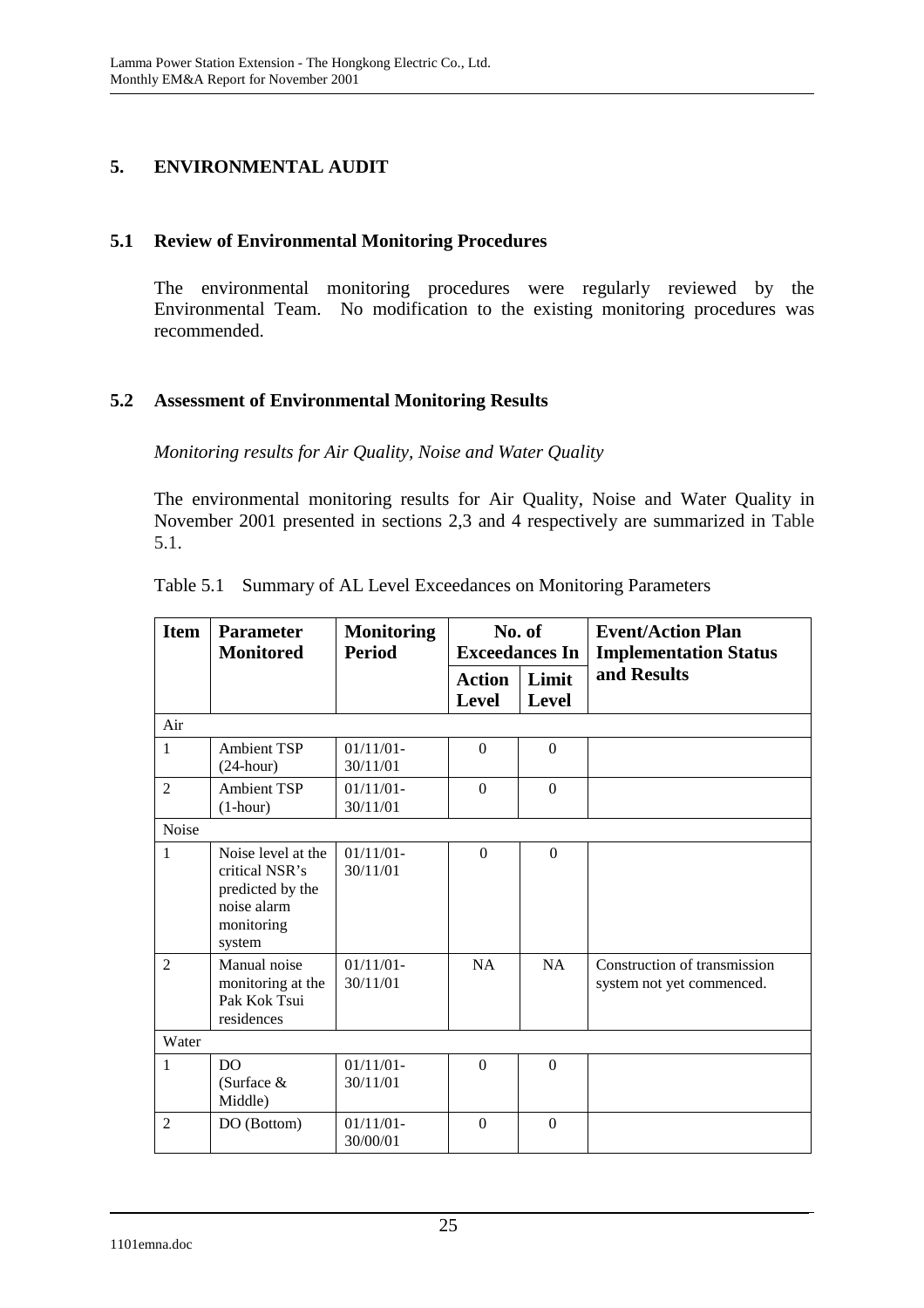| <b>Item</b>    | <b>Parameter</b><br><b>Monitored</b> | <b>Monitoring</b><br>Period |                        | No. of<br><b>Exceedances In</b> | <b>Event/Action Plan</b><br><b>Implementation Status</b>                                                                                     |
|----------------|--------------------------------------|-----------------------------|------------------------|---------------------------------|----------------------------------------------------------------------------------------------------------------------------------------------|
|                |                                      |                             | Action<br><b>Level</b> | Limit<br>Level                  | and Results                                                                                                                                  |
| 3              | <b>SS</b>                            | 01/11/01<br>30/11/01        | 6                      | 3                               | The exceedances were<br>considered not related to the<br>construction activities. Please<br>refer to section 4 of the report<br>for details. |
| $\overline{4}$ | Turbidity                            | 01/11/01<br>30/11/01        | 3                      | $\Omega$                        | The exceedances were<br>considered not related to the<br>construction activities. Please<br>refer to section 4 of the report<br>for details. |

### *Waste Management Records*

The estimated amounts of different types of waste generated in November 2001 are shown in Table 5.2.

| Table 5.2 Estimated Amounts of Waste Generated in November 2001 |  |  |
|-----------------------------------------------------------------|--|--|
|                                                                 |  |  |

| <b>Waste Type</b>          | <b>Examples</b>           | <b>Estimated Amount (m<sup>3</sup></b> |
|----------------------------|---------------------------|----------------------------------------|
| <b>Dredged Materials</b>   | Marine Mud                | 7,650                                  |
| <b>Construction Waste</b>  | Concrete Waste, Used      |                                        |
|                            | formwork                  |                                        |
| <b>Excavated Materials</b> | Rock and soil             |                                        |
| <b>General Refuse</b>      | Domestic wastes collected |                                        |
|                            | on site                   |                                        |

The total bulk volume of dredged material was  $7,650m^3$ . No sand filling took place.

### **5.3 Site Environmental Audit**

Site audits were carried out by ET on a weekly basis to monitor environmental issues at the construction sites to ensure that all mitigation measures were implemented timely and properly. The site conditions were generally satisfactory. All required mitigation measures were implemented. The weekly site inspection results are attached in Appendix J.

### **5.4 Status of Environmental Licensing and Permitting**

Construction Noise Permit (CNP) (GW-UW0256-01) was cancelled and another CNP (GW-UW-0467-01) was issued on  $23<sup>rd</sup>$  November 2001. All permits/licenses obtained for the project are summarised in Table 5.3.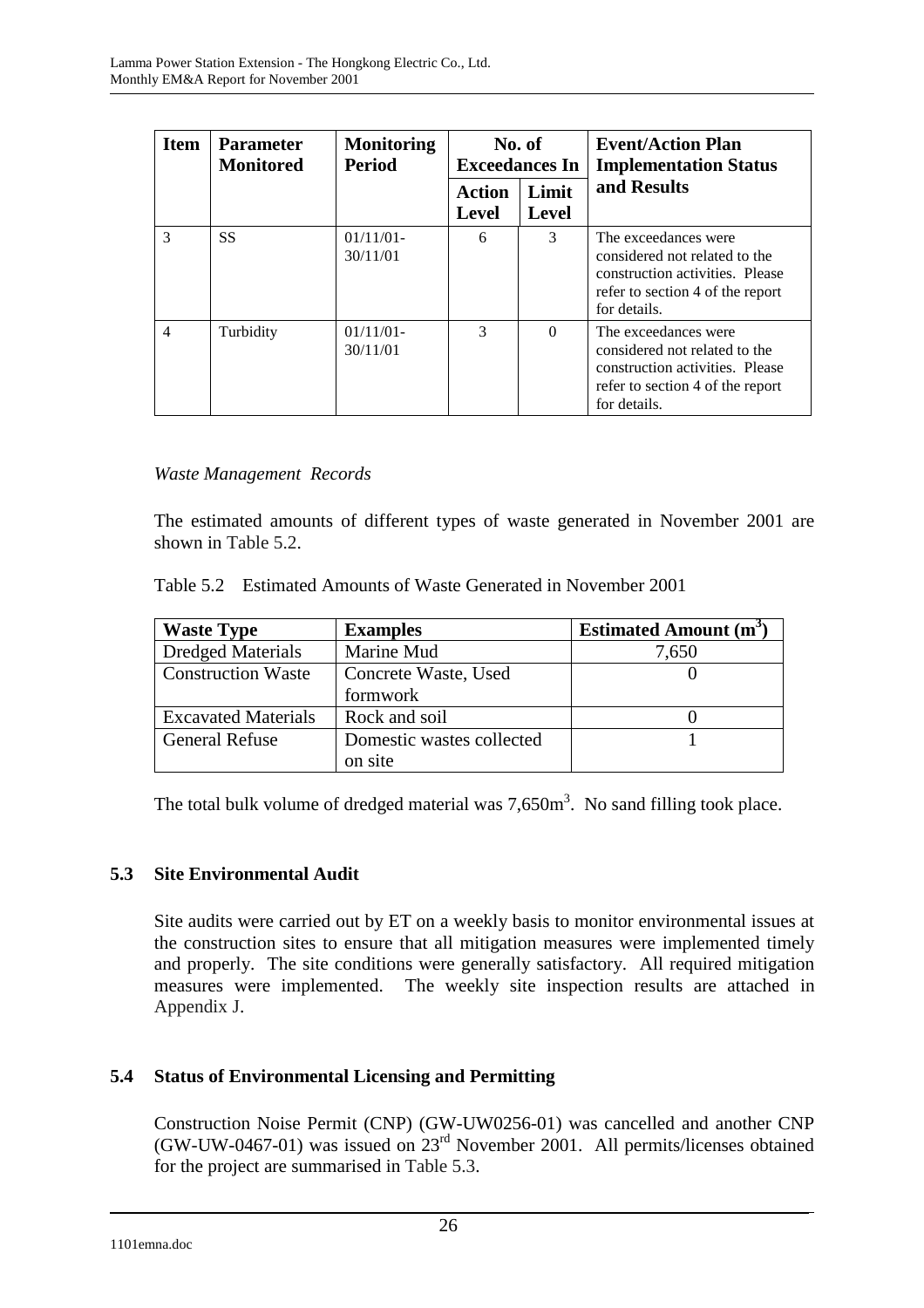| <b>Description</b>      | Permit No.    | <b>Valid Period</b> |          | highlights                                     | <b>Status</b>    |
|-------------------------|---------------|---------------------|----------|------------------------------------------------|------------------|
|                         |               | <b>From</b>         | To       |                                                |                  |
| Varied                  | EP-071/2000/B | 13/07/01            |          | The whole construction                         | Valid            |
| Environmental<br>Permit |               |                     |          | work site.                                     |                  |
| Construction            | GW-UW0256-01  | 29/06/01            | 07/12/01 |                                                | Cancelled        |
| Noise Permit            |               |                     |          | 4 derrick barges, 5<br>dredger grabs and 6 tug |                  |
|                         |               |                     |          | boats before 2300                              | on<br>23/11/2001 |
|                         |               |                     |          | 5 grab dredgers and 2                          |                  |
|                         |               |                     |          | tug boats from 2300 to                         |                  |
|                         |               |                     |          | 0700 next day with a                           |                  |
|                         |               |                     |          | condition restricting the                      |                  |
|                         |               |                     |          | location of the grab                           |                  |
| Construction            | GW-UW0467-01  | 23/11/01            | 18/05/02 | dredger (CNP063)<br>4 groups of PME's, viz.    | Valid.           |
| Noise Permit            |               |                     |          | (A) 6 derrick barges $\&$                      | Issued on        |
|                         |               |                     |          | 2 tug boats, $(B)$ 3                           | 23/11/2001       |
|                         |               |                     |          | derrick barges, 1 grab                         |                  |
|                         |               |                     |          | dredger $& 1$ tug boat,                        |                  |
|                         |               |                     |          | (C) 2 derrick barges $\&$                      |                  |
|                         |               |                     |          | $3$ tug boats, (D) $8$                         |                  |
|                         |               |                     |          | derrick barges, 1 grab                         |                  |
|                         |               |                     |          | dredger, 4 tug boats, 4                        |                  |
|                         |               |                     |          | sand placing barges & 4                        |                  |
|                         |               |                     |          | rotary type drill rigs<br>(diesel).            |                  |
|                         |               |                     |          |                                                |                  |
|                         |               |                     |          | Only one group can be                          |                  |
|                         |               |                     |          | used. Group D shall                            |                  |
|                         |               |                     |          | not be operated from                           |                  |
|                         |               |                     |          | 11:00pm to 7:00am on<br>next day.              |                  |
| Dumping                 | EP/MD/02-073  | 07/10/01            | 06/04/02 | Dumping at South                               | Valid            |
| Permit                  |               |                     |          | Cheung Chau Disposal                           |                  |
|                         |               |                     |          | Area (Relocation of the                        |                  |
|                         |               |                     |          | Spoil Disposal Areas                           |                  |
|                         |               |                     |          | with effective 29 <sup>th</sup>                |                  |
|                         |               |                     |          | October 2001)                                  |                  |

Table 5.3 Summary of Environmental Licensing and Permit Status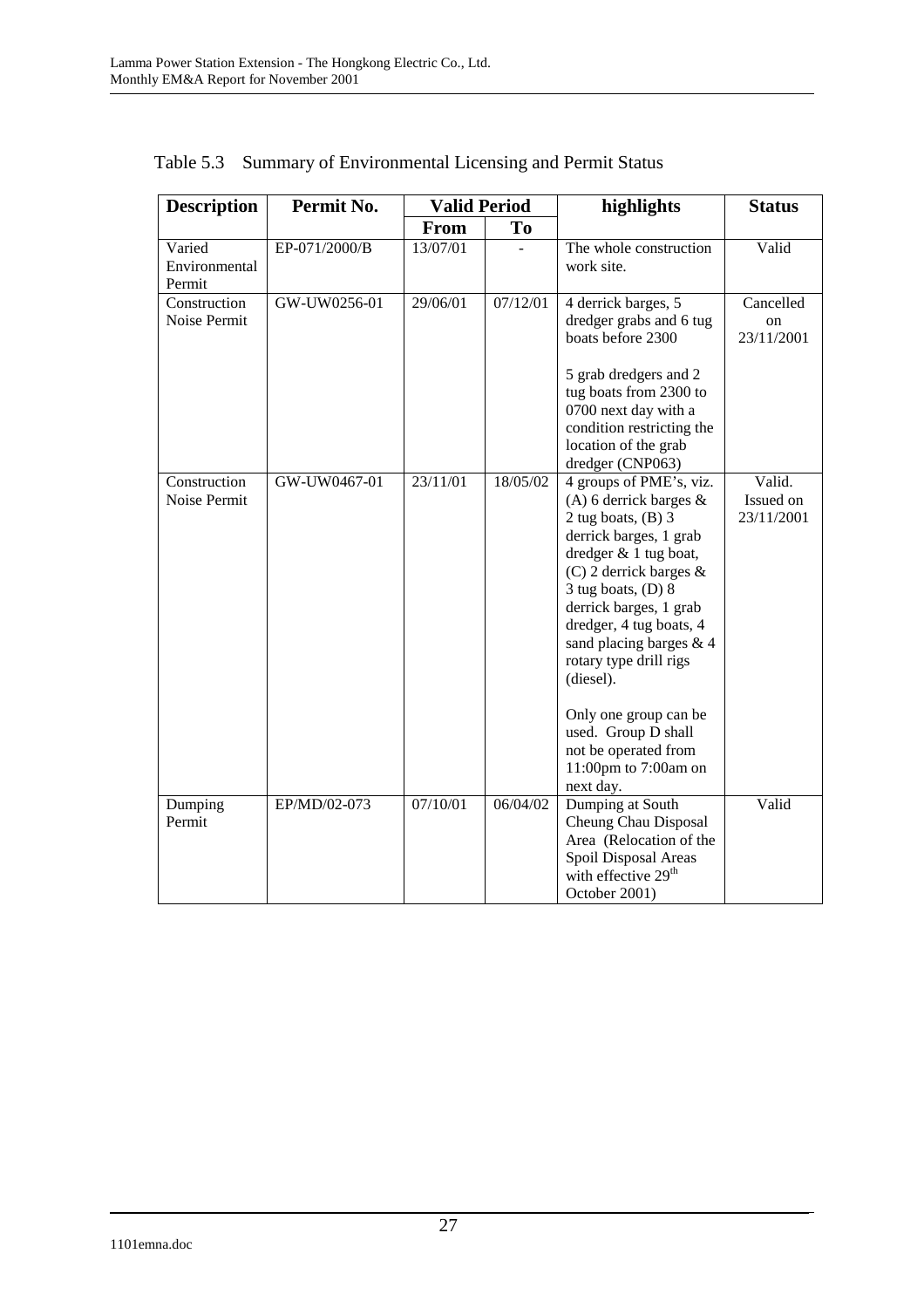## **5.5 Implementation Status of Environmental Mitigation Measures**

Mitigation measures detailed in the permits and the EM&A Manual (Construction Phase) are required to be implemented. An updated summary of the Environmental Mitigation Implementation Schedule (EMIS) is presented in Appendix K.

### **5.6 Implementation Status of Action/Limit Plans**

The Action/Event Plans for air quality, noise and water quality extracted from the EM&A Manual (Construction Phase) and the review report on marine water quality monitoring are presented in Appendix I.

As all the action/limit level exceedances were not related to the construction work, no further action can be devised. Nevertheless, EPD, IEC and the construction contractor have been informed of the exceedances accordingly as per the requirements in the EM&A Manual.

### **5.7 Implementation Status of Environmental Complaint Handling Procedures**

No environmental complaint against the construction activities was received in November 2001.

| Case Reference /<br>Date, Time<br>Received /<br>Date, Time<br>Concerned | Descriptions / Actions Taken | Conclusion /<br><b>Status</b> |
|-------------------------------------------------------------------------|------------------------------|-------------------------------|
| Nil                                                                     | N/A                          | N/A                           |

|  |  | Table 5.4 Environmental Complaints / Enquiries Received in November 2001 |
|--|--|--------------------------------------------------------------------------|
|  |  |                                                                          |

|  | Table 5.5 Outstanding Environmental Complaints / Enquiries Received Before |  |  |  |
|--|----------------------------------------------------------------------------|--|--|--|
|--|----------------------------------------------------------------------------|--|--|--|

| Case Reference /<br>Date, Time<br>Received /<br>Date, Time<br>Concerned | Descriptions / Actions Taken | Conclusion /<br><b>Status</b> |
|-------------------------------------------------------------------------|------------------------------|-------------------------------|
| Nil                                                                     | N/A                          | N/A                           |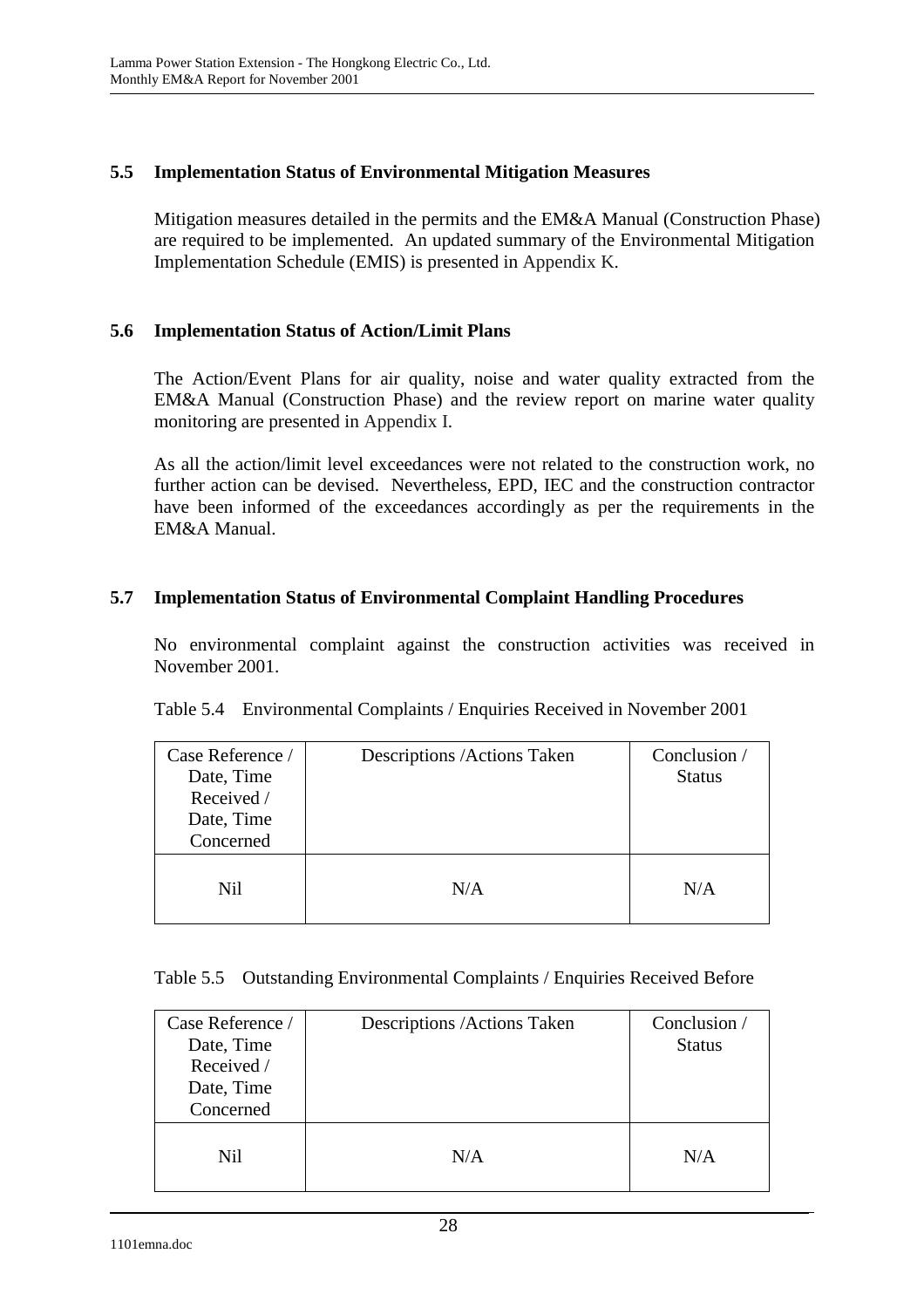## **6. FUTURE KEY ISSUES**

### **6.1 Status of Natural Gas supply**

Based on current project schedule, HEC anticipates there is no delay in the supply of natural gas.

### **6.2 Key Issues for the Coming Month**

Key issues to be considered in the coming month include:

#### *Construction Noise Impact*

- To estimate the noise level induced during the bored piling operation and to prepare the CNP application for the bored piling works in advance.
- To continue the preventive measures for noise exceedance and keep monitoring/ reviewing the performance.

#### *Construction Water Impact*

- To keep reviewing the monitoring results in order to take corresponding action to ensure the sea water quality;
- To provide routine inspection and necessary maintenance for the silt curtain.

### **6.3 Monitoring Schedules for the Next 3 Months**

The tentative environmental monitoring schedules for the next 3 months are shown in Appendix D.

#### **6.4 Construction Program for the Next 3 Months**

The tentative construction program for the next 3 months is shown in Appendix L.